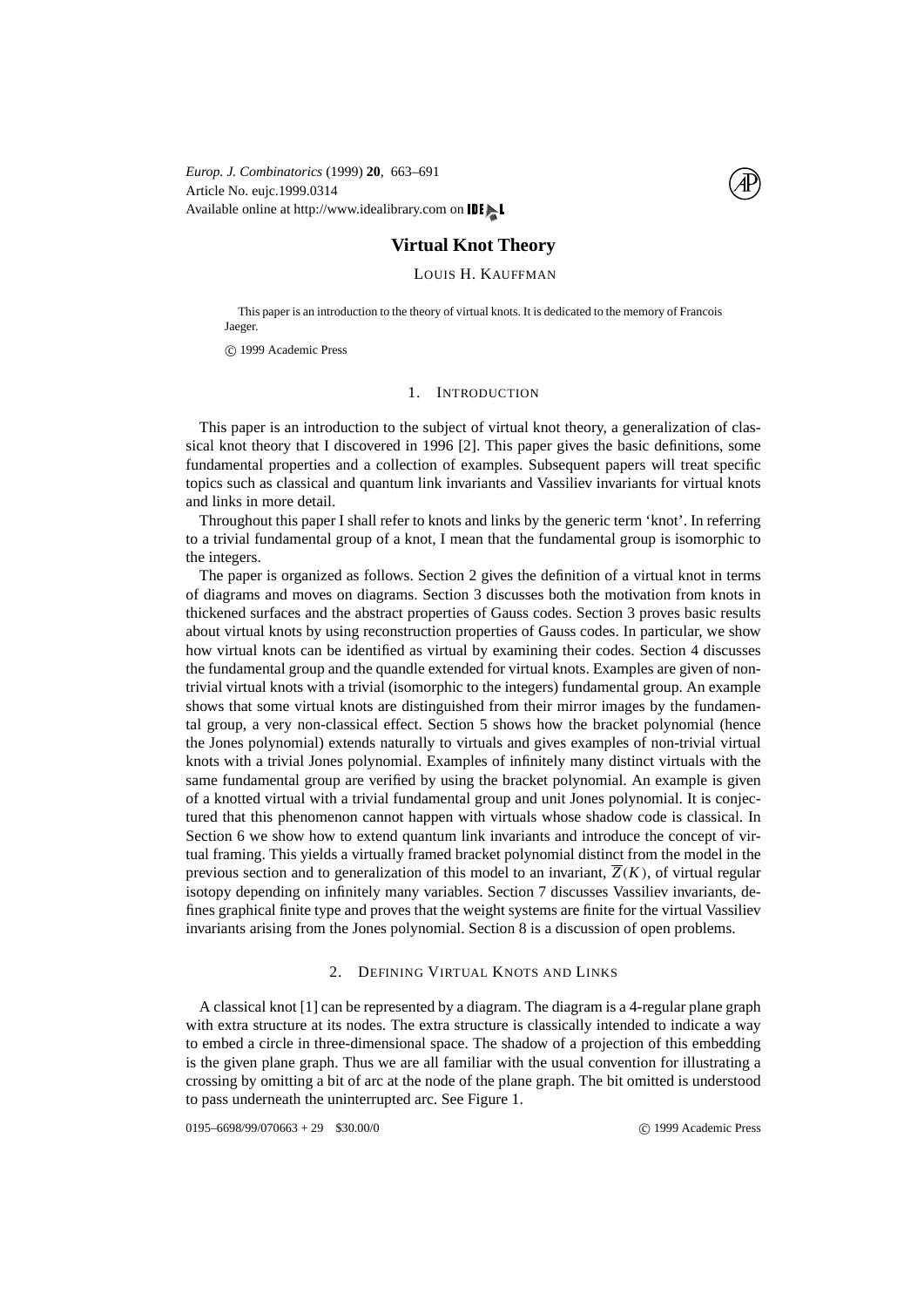

<span id="page-1-1"></span>FIGURE 1. Crossings and virtual crossings.

From the point of view of a topologist, a knot diagram represents an 'actual' knotted (possibly unknotted) loop embedded in three space. The crossing structure is an artifact of the projection to the plane.

I shall define a virtual knot (or link) diagram. The definition of a virtual diagram is just this: we allow a new sort of crossing, denoted as shown in Figure [1](#page-1-1) as a 4-valent vertex with a small circle around it. This sort of crossing is called virtual. It comes in only one flavor. You cannot switch over and under in a virtual crossing. However, the idea is not that a virtual crossing is just an ordinary graphical vertex. Rather, the idea is that the virtual crossing is not really there.

If I draw a non-planar graph in the plane, it necessarily acquires virtual crossings. These crossings are not part of the structure of the graph itself. They are artifacts of the drawing of the graph in the plane. The graph theorist often removes a crossing in the plane by making it into a knot theorist's crossing, thereby indicating a particular embedding of the graph in three-dimensional space. This is just what we do not do with our virtual knot crossings, for then they would be indistinct from classical crossings. The virtual crossings are not there. We shall make sense of that property by the following axioms generalizing classical Reidemeister moves. See Figure [2.](#page-2-0)

The moves fall into three types: (a) classical Reidemeister moves relating classical crossings; (b) shadowed versions of Reidemeister moves relating only virtual crossings; and (c) a triangle move that relates two virtual crossings and one classical crossing.

The last move (type c) is the embodiment of our principle that the virtual crossings are not really there. Suppose that an arc is free of classical crossings. Then that arc can be arbitrarily moved (holding its endpoints fixed) to any new location. The new location will reveal a new set of virtual crossings if the arc that is moved is placed transversally to the remaining part of the diagram. See Figure [3](#page-2-1) for illustrations of this process and for an example of unknotting of a virtual diagram.

The theory of virtual knots is constructed on this combinatorial basis—in terms of the generalized Reidemeister moves. We will make invariants of virtual knots by finding functions well defined on virtual diagrams that are unchanged under the application of the virtual moves. The remaining sections of this paper study many instances of such invariants.

#### 3. MOTIVATIONS

<span id="page-1-0"></span>While it is clear that one can make a formal generalization of knot theory in the manner so far described, it may not be yet clear why one should generalize in this particular way. This section explains two sources of motivation. The first is the study of knots in thickened surfaces of higher genus (classical knot theory is actually the theory of knots in a thickened two-sphere). The second is the extension of knot theory to the purely combinatorial domain of Gauss codes and Gauss diagrams. It is in this second domain that the full force of the virtual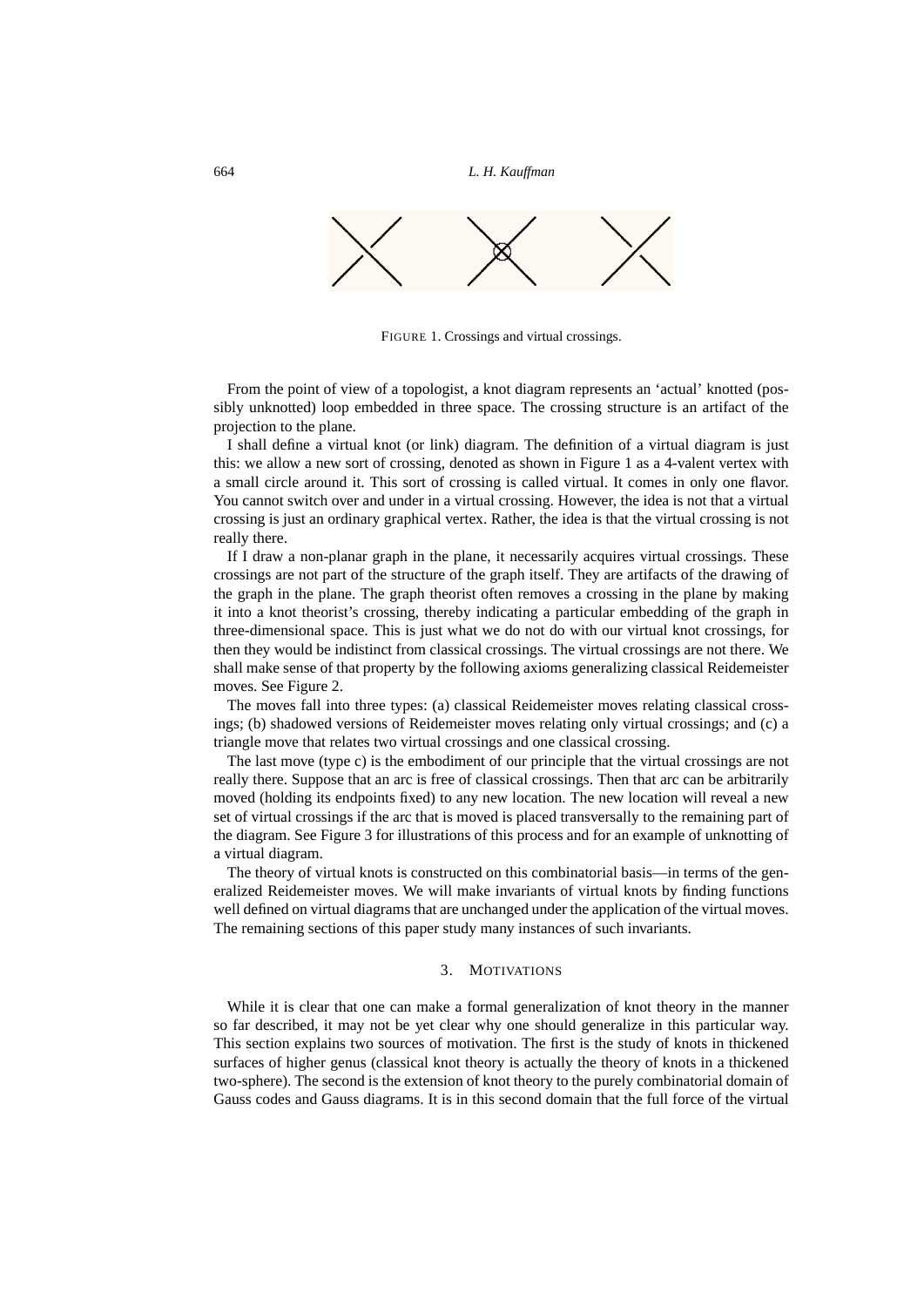

<span id="page-2-0"></span>FIGURE 2. Generalized Reidemeister moves for virtual knot theory.



<span id="page-2-1"></span>FIGURE 3. Virtual moves.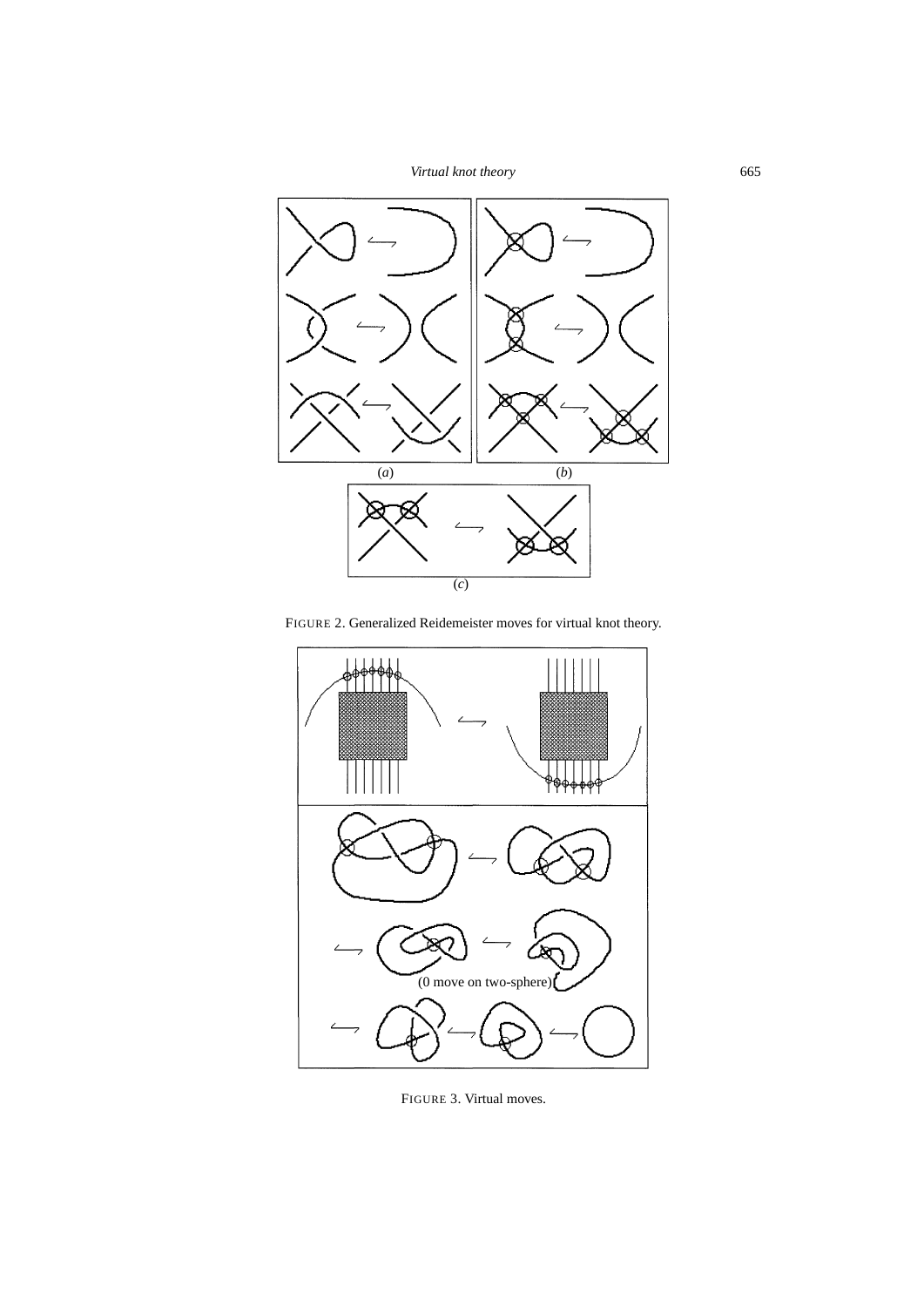666 *L. H. Kauffman*



<span id="page-3-0"></span>FIGURE 4. Two virtual knots.

theory comes into play.

*3.1. Surfaces.* Consider the two examples of virtual knots in Figure [4.](#page-3-0) We shall see later in this paper that these are both non-trivial knots in the virtual category. In Figure [4](#page-3-0) we have also illustrated how these two diagrams can be drawn (as knot diagrams) on the surface of a torus. The virtual crossings are then seen as artifacts of the projection of the torus to the plane.

The knots drawn on the toral surface represent knots in the three manifold  $T \times I$  where *I* is the unit interval and *T* is the torus. If  $S_g$  is a surface of genus *g*, then the knot theory in  $S_g \times I$ is represented by diagrams drawn on  $S_g$  taken up to the usual Reidemeister moves transferred to diagrams on this surface.

As we shall see in the next section, abstract invariants of virtual knots can be interpreted as invariants for knots that are specifically embedded in  $S_g \times I$  for some genus *g*. The virtual knot theory does not demand the use of a particular surface embedding, but it does apply to such embeddings. This constitutes one of the motivations.

*3.2. Gauss codes.* A second motivation comes from the use of so-called *Gauss codes* to represent knots and links. The Gauss code is a sequence of labels for the crossings with each label repeated twice to indicate a walk along the diagram from a given starting point and returning to that point. In the case of multiple link components, we mean a sequence labels, each repeated twice and intersticed by partition symbols '/' to indicate the component circuits for the code.

A *shadow* is the projection of a knot or link on the plane with transverse self-crossings and no information about whether the crossings are overcrossings or undercrossings. In other words, a shadow is a 4-regular plane graph. On such a graph we can count circuits that always cross (i.e., they never use two adjacent edges in succession at a given vertex) at each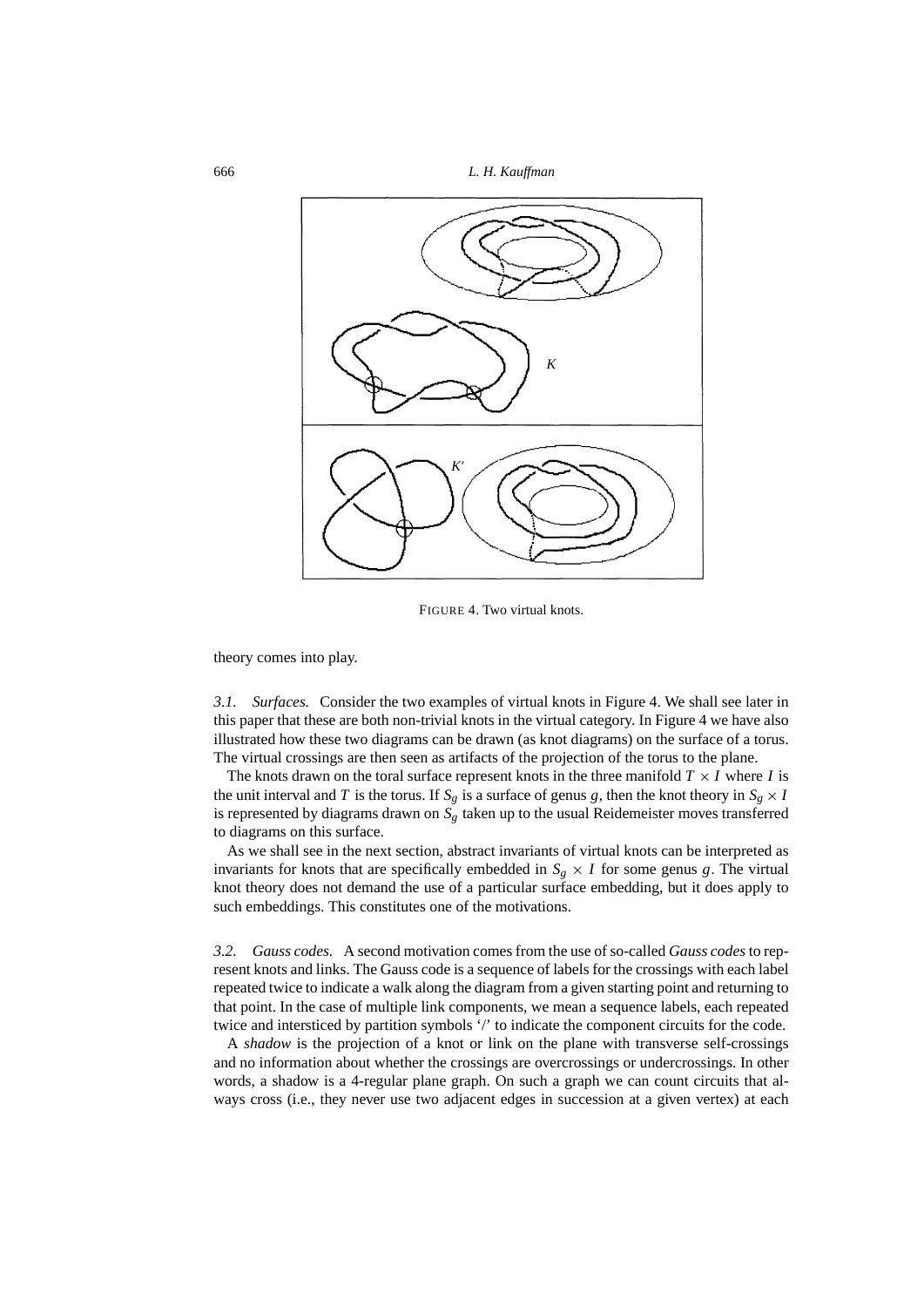

<span id="page-4-0"></span>FIGURE 5. Planar and non-planar codes.

crossing that they touch. Such circuits will be called the *components* of the shadow since they correspond to the components of a link that projects to the shadow.

A single component shadow has a Gauss code that consists in a sequence of crossing labels, each repeated twice. Thus, the trefoil shadow has code 123123. A multi-component shadow has as many sequences as there are components. For example, 12/12 is the code for the Hopf link shadow.

Along with the labels for the crossings one can add the symbols *O* and *U* to indicate that the passage through the crossing was an overcrossing  $(O)$  or an undercrossing  $(U)$ . Thus,

#### 123123

is a Gauss code for the shadow of a trefoil knot and

## *O*1*U*2*O*3*U*1*O*2*U*3

is a Gauss code for the trefoil knot. The Hopf link itself has the code *O*1*U*2/*U*1*O*2. See Figure [5](#page-4-0).

Suppose that *g* is such a sequence of labels and that *g* is free of any partition labels. Every label in *g* appears twice. The first necessary criterion for the planarity of *g* is given by the following definition and Lemma.

DEFINITION. A single component Gauss code *g* is said to be *evenly intersticed* if there is an *even* number of labels in between the two appearances of any label.

<span id="page-4-1"></span>LEMMA 1. *If g is a single component planar Gauss code, then g is evenly intersticed.*

PROOF. This follows directly from the Jordan curve theorem in the plane.  $\Box$ 

EXAMPLE. The necessary condition for planarity in this Lemma is not sufficient. The code  $g = 1234534125$  $g = 1234534125$  $g = 1234534125$  is evenly intersticed but not planar as is evident from Figure 5.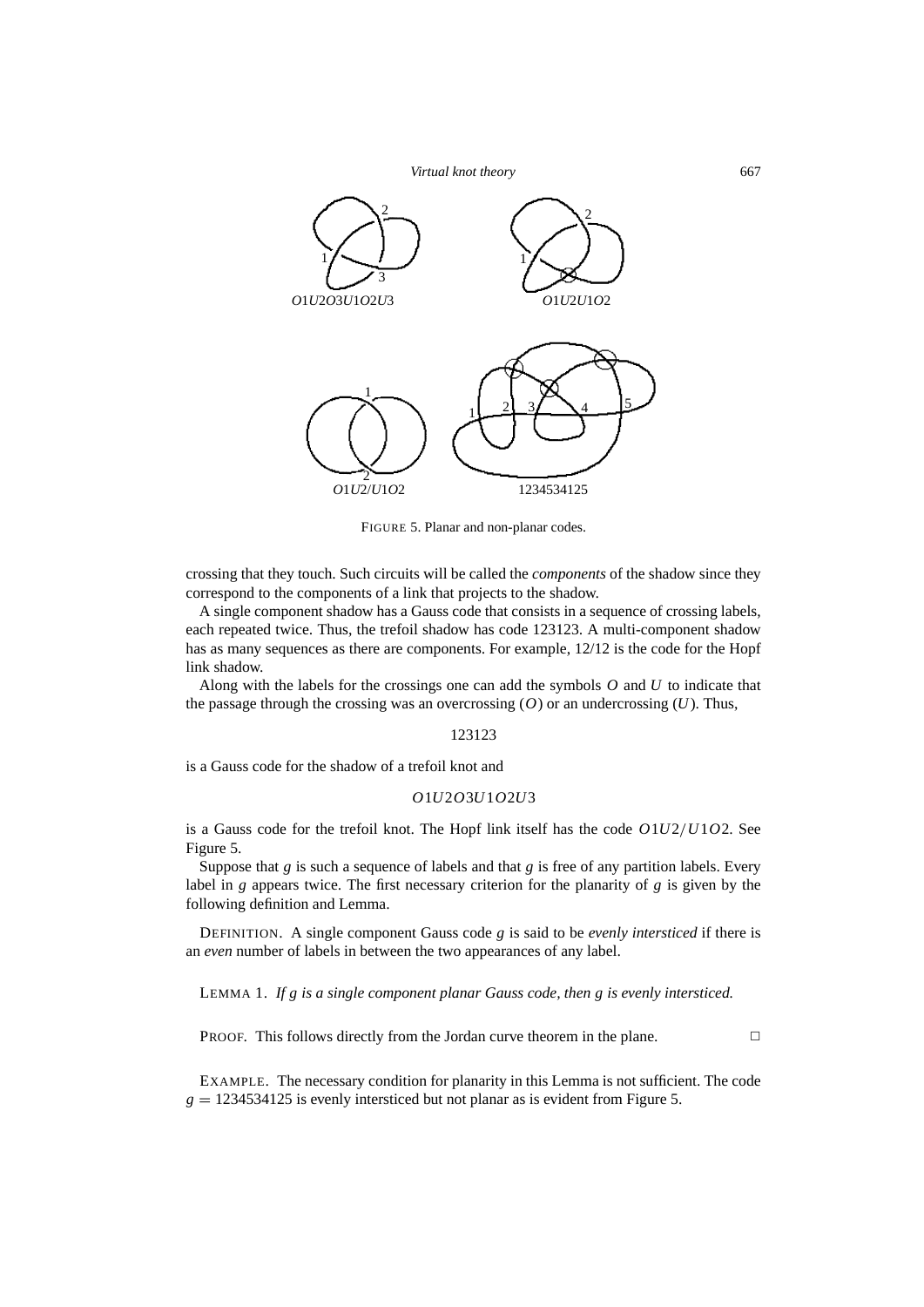

<span id="page-5-0"></span>FIGURE 6. Signed Gauss codes.

Non-planar Gauss codes give rise to an infinite collection of virtual knots.

Local orientations at the crossings give rise to another phenomenon: virtual knots whose Gauss codes have planar realizations with different local orientations from their classical counterparts.

By orienting the knot, one can give orientation signs to each crossing relative to the starting point of the code—using the convention shown in Figure [6.](#page-5-0) This convention designates each oriented crossing with a *sign* of +1 or −1. We say that the crossing has positive sign if the overcrossing line can be turned through the smaller angle (of the two vertical angles at the crossing) to coincide with the direction of the undercrossing line. The signed code for the standard trefoil is

$$
t = 01 + U2 + 03 + U1 + 02 + U3 +
$$

while the signed code for a figure eight knot is

$$
f = 01 + U2 + 03 - U4 - 02 + U1 + 04 - U3 - .
$$

Here we have appended the signs to the corresponding labels in the code. Thus, crossing number 1 is positive in the figure eight knot, while crossing number 4 is negative. See Figure [6](#page-5-0) for an illustration corresponding to these codes.

Now consider the effect of changing these signs. For example, let

$$
g = 01 + U2 + 03 - U1 + 02 + U3 - .
$$

Then *g* is a signed Gauss code and as Figure [6](#page-5-0) illustrates, the corresponding diagram is forced to have virtual crossings in order to acommodate the change in orientation. The codes *t* and *g* have the same underlying (unsigned) Gauss code *O*1*U*2*O*3*U*1*O*2*U*3, but *g* corresponds to a virtual knot while *t* represents the classical trefoil.

Carrying this approach further, we *define* a virtual knot as an equivalence class of oriented Gauss codes under abstractly defined Reidemeister moves for these codes—with no mention of virtual crossings. The virtual crossings become artifacts of a planar representation of the virtual knot. The move sets of type (b) and (c) for virtuals are diagrammatic rules that make sure that this representation of the oriented Gauss codes is faithful. Note, in particular, that the move of type (c) does not alter the Gauss code. With this point of view, we see that the signed codes are knot theoretic analogues of the set of all graphs, and that the classical knot (diagrams) are the analogues of the planar graphs. This is the fundamental combinatorial motivation for our definitions of virtual knots and their equivalences.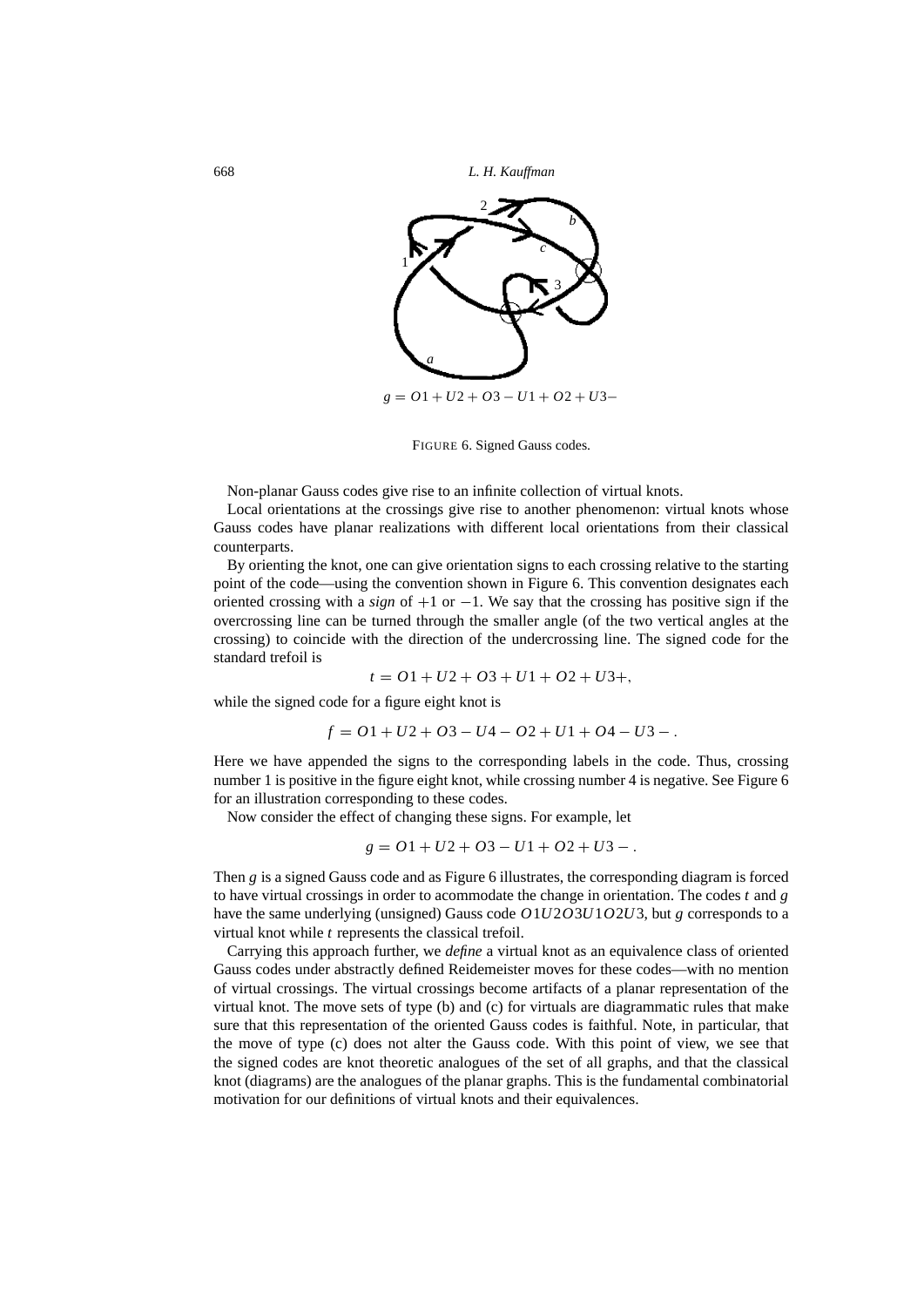

<span id="page-6-1"></span><span id="page-6-0"></span>FIGURE 7. If *g* is planar, then  $g^*$  is dually paired.

Since it is useful to have a few more facts about the reconstruction of planar Gauss codes, we conclude this section with a quick review of that subject.

*3.3. Gauss codes and reconstruction.* In this section, we recall an algorithm for reconstructing a planar diagram from its Gauss code. This algorithm also detects non-planar codes. We shall see that for a planar oriented Gauss code, the orientation signs in the code sequence are determined up to a small number of choices. Such sign sequences will be called *standard* (with the more technical definition to follow).

We shall prove the following Theorem.

THEOREM 2. *If K is a virtual knot whose underlying Gauss code is planar and whose sign sequence is standard, then K is equivalent to a classical knot.*

The fundamental problem in Gauss codes is to provide an algorithm for determining whether a given code can be realized by a planar shadow.

We will explain the detection and reconstruction algorithms for single component codes. The first necessary condition for planarity for a single component code is that it be evenly intersticed, as we have already remarked in Lemma [1](#page-4-1).

If a code *g* is planar, then a corresponding code for such an evenly paired Jordan curve can be produced as follows: let the labels in *g* be 1, 2, . . . , *n*. Starting with *i* = 1, *reverse the order of labels in between the two appearances of <i>i*. Do this successively using  $i = 1, 2, \ldots, n$ . Let  $g^*$  be the resulting code.

In Figure [7](#page-6-0) we see that the crossings of a planar shadow *E* can be smoothed to obtain a single Jordan curve in the plane. This Jordan curve can be seen as a circle with doubly repeated labels around its circumference so that some labels are paired by arcs inside the circle, and the remaining labels are paired by arcs outside the circle. The corresponding code is *g* ∗ as defined above. In this form of pairing, *no two pairing arcs intersect one another.*

REMARK. In the case of multiple component codes, the algorithm for constructing  $g^*$  is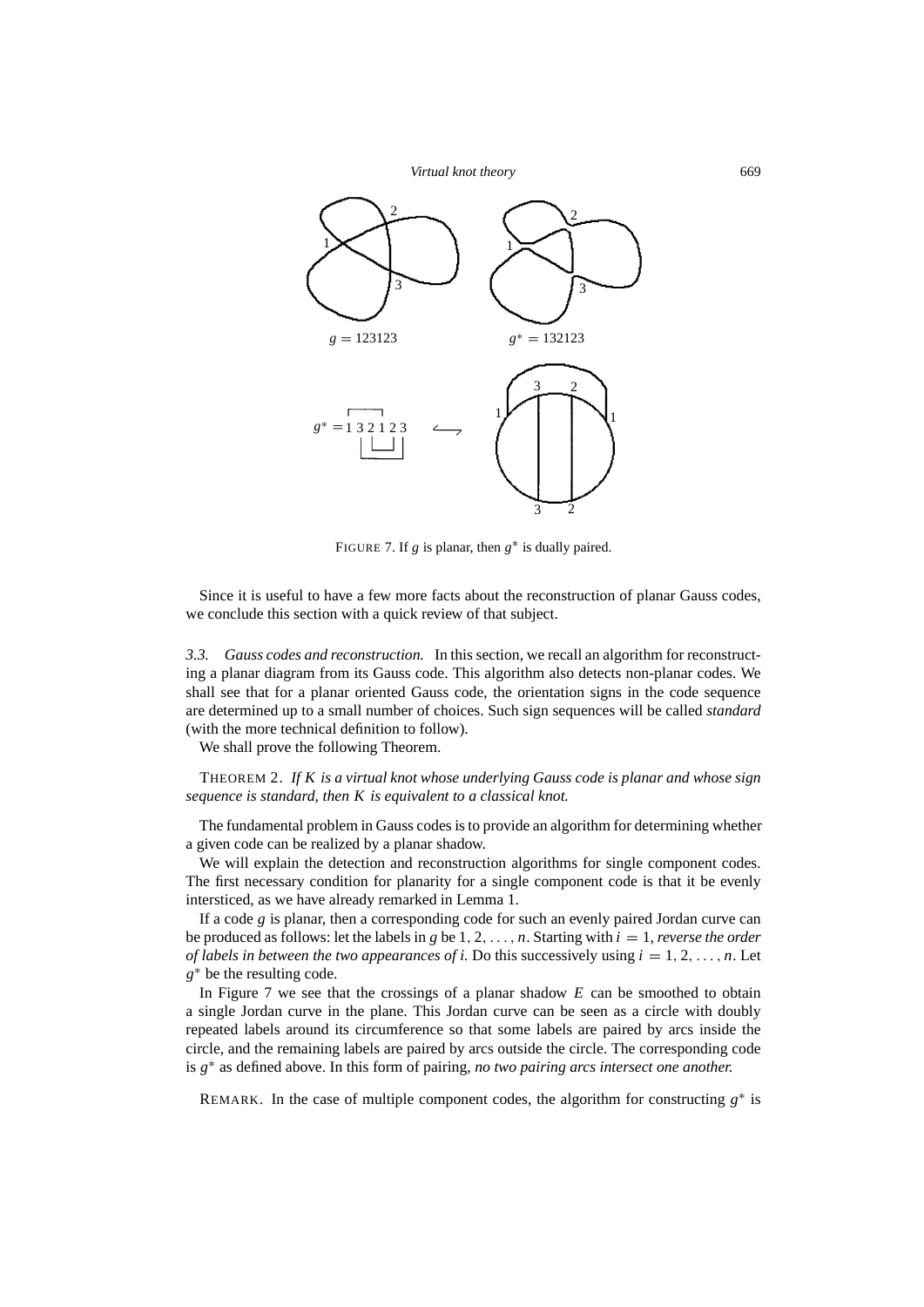modified as follows: suppose that the two appearances of *i* occur in different components of the code, so that the code to be modified has the form

$$
h = i\alpha / i\beta / R,
$$

where we have written the two components as adjacent code segments and started each with *i* (possible by rearrangement and cyclic permutation of the segments). Here *R* denotes the rest of the code sequences. Then replace *h* by

$$
h' = i \alpha i \overline{\beta}/R,
$$

where  $\overline{\beta}$  denotes the rewrite of  $\beta$  in reverse order. Note that the two components are amalgamated into one as a result of this process. Thus, after applying this procedure successively to the labels in the code, we obtain a single code sequence  $g^*$  from a given multi-component code sequence *g*. For example, if  $g = 1234/1536/2546$ , then we obtain the following sequence of partial codes on the way to  $g^*$ :

$$
g = 1234/1536/2546
$$
  $g' = 12341635/2546 = 23416351/2546$   
\n $g'' = 234163512645$   $g''' = 236143512645$   
\n $g'''' = 236146215345$   $g'''' = 236146215435$   
\n $g^* = 236416215435$ .

We leave it for the reader to check that  $g^*$  is dually paired.

We have the Lemma below.

LEMMA 3. *If g is a planar Gauss code, then g*<sup>∗</sup> *is dually paired.*

PROOF. The (easy) proof is omitted. See [\[3](#page-28-2)].  $\Box$ 

Figure [7](#page-6-0) illustrates this situation and shows how the desired pairing can be written directly on the code  $g^*$  by pairing labels above and below the typographical line.

LEMMA 4. *If an evenly intersticed Gauss code g has g*<sup>∗</sup> *dually paired, then g is the Gauss code of a planar shadow.*

PROOF. Figure [8](#page-8-1) shows how to reconstruct a shadow from any *g* satisfying the hypotheses of the Lemma.

These lemmas form the essentials of the reconstruction theory for planar Gauss codes.

DEFINITION. A Gauss code *g* is said to be *prime* if it cannot be written as the juxtaposition of two Gauss codes on disjoint collections of labels. A non-prime code is said to be *composite*. For example, 123123 is prime but 121234543 is composite since it is the juxtaposition of 1212 and 34543.

In reconstructing a shadow from a Gauss code, there is a choice of local orientation of the first crossing in the code. From then on, the local orientations are determined by the reconstruction algorithm. See Figure [8](#page-8-1) for an example of the procedure. Once we specify the local orientations in the code, the corresponding signs of the crossings are determined by whether there is an *O* or a *U* in the code. Thus up to these initial choices of orientation, the signs in an  $O/U$  code are all determined if the code is planar. It is this result that gives the proof of Theorem [2](#page-6-1).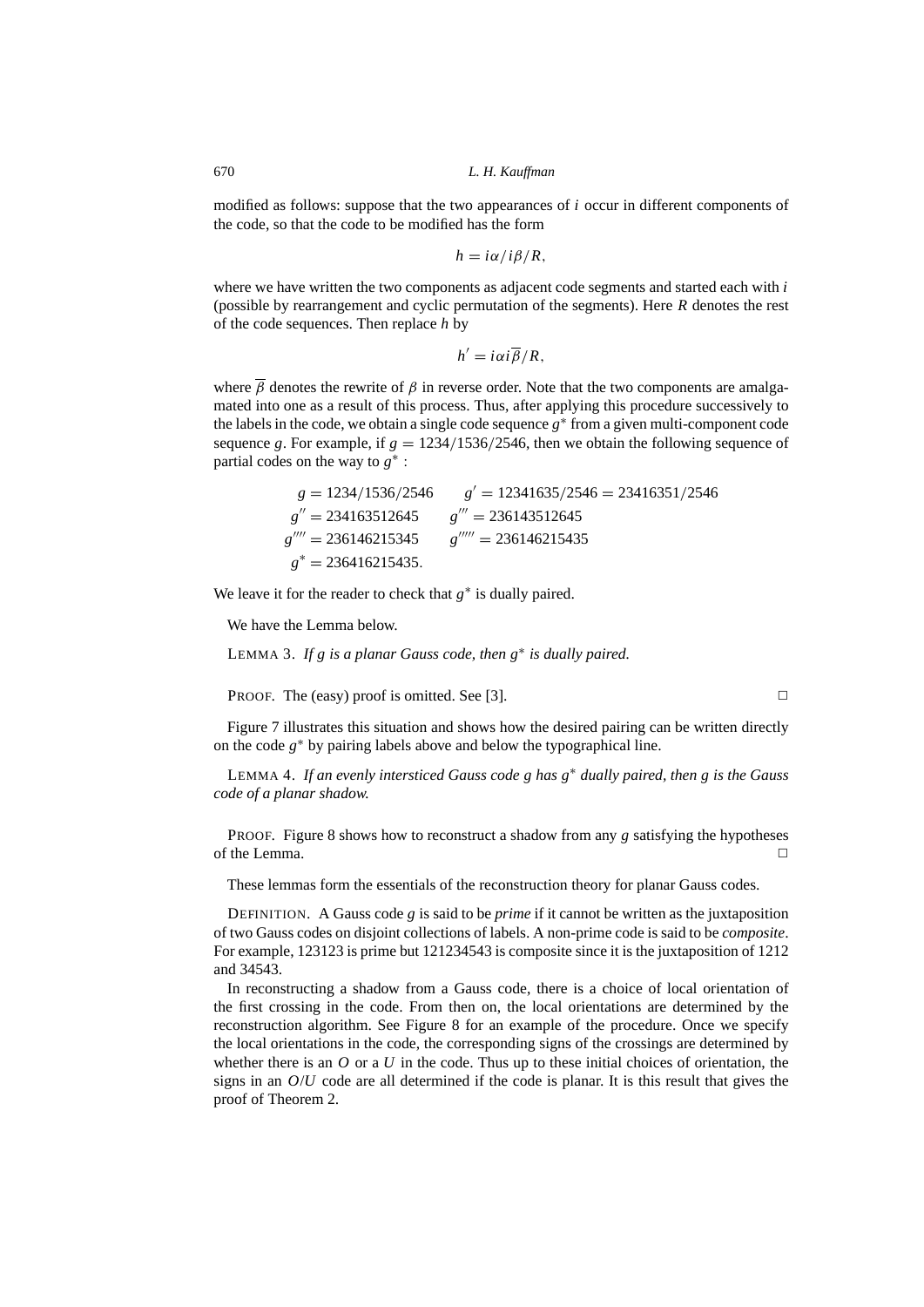

<span id="page-8-1"></span>FIGURE 8. Reconstruction from a Gauss code.



<span id="page-8-2"></span>FIGURE 9. Generators and relations for the fundamental group.

PROOF OF THEOREM [2.](#page-6-1) Note that the reconstruction algorithm will give a planar embedding for this code with the same local orientations as those specified in the virtual diagram. In fact, we can assume that the planar positions of the crossings in the embedded diagram and the virtual diagram are identical (up to a global translation if comparison is desired). Now locate those arcs in the original diagram that involve virtual crossings and move them one-by-one into the positions indicated by the embedding. To accomplish this, start at the beginning of the code. Say the code reads  $g = a_1 a_2 \ldots a_i a_{i+1} \ldots a_n$ . In the virtual diagram, there may be a series of virtual crossings between  $a_1$  and  $a_2$  but there will be no real crossings since the code is given by *g*. Therefore, the arc from  $a_1$  to  $a_2$  can be replaced (by virtual equivalence) to its position in the embedded diagram. Continue this process sequentially for  $a_i a_{i+1}$  and the result is an equivalence through the virtual category of the original diagram with the embedded classical diagram. This completes the proof of Theorem [2.](#page-6-1)  $\Box$ 

## 4. FUNDAMENTAL GROUP, CRYSTALS, RACKS AND QUANDLES

<span id="page-8-0"></span>The fundamental group of the complement of a classical knot can be described by generators and relations, with one generator for each arc in the diagram and one relation for each crossing. The relation at a crossing depends upon the type of the crossing and is either of the form  $c = b^{-1}ab$  or  $c = bab^{-1}$  as shown in Figure [9](#page-8-2).

We define the group  $G(K)$  of an oriented virtual knot or link by this same scheme of generators and relations. An *arc* of a virtual diagram proceeds from one classical undercrossing to another (possibly the same) classical undercrossing. Thus no new generators or relations are added at a virtual crossing. It is easy to see that  $G(K)$  is invariant under all the moves for virtuals and hence is an invariant of virtual knots.

There are virtual knots that are non-trivial but have a trivial fundamental group. (We say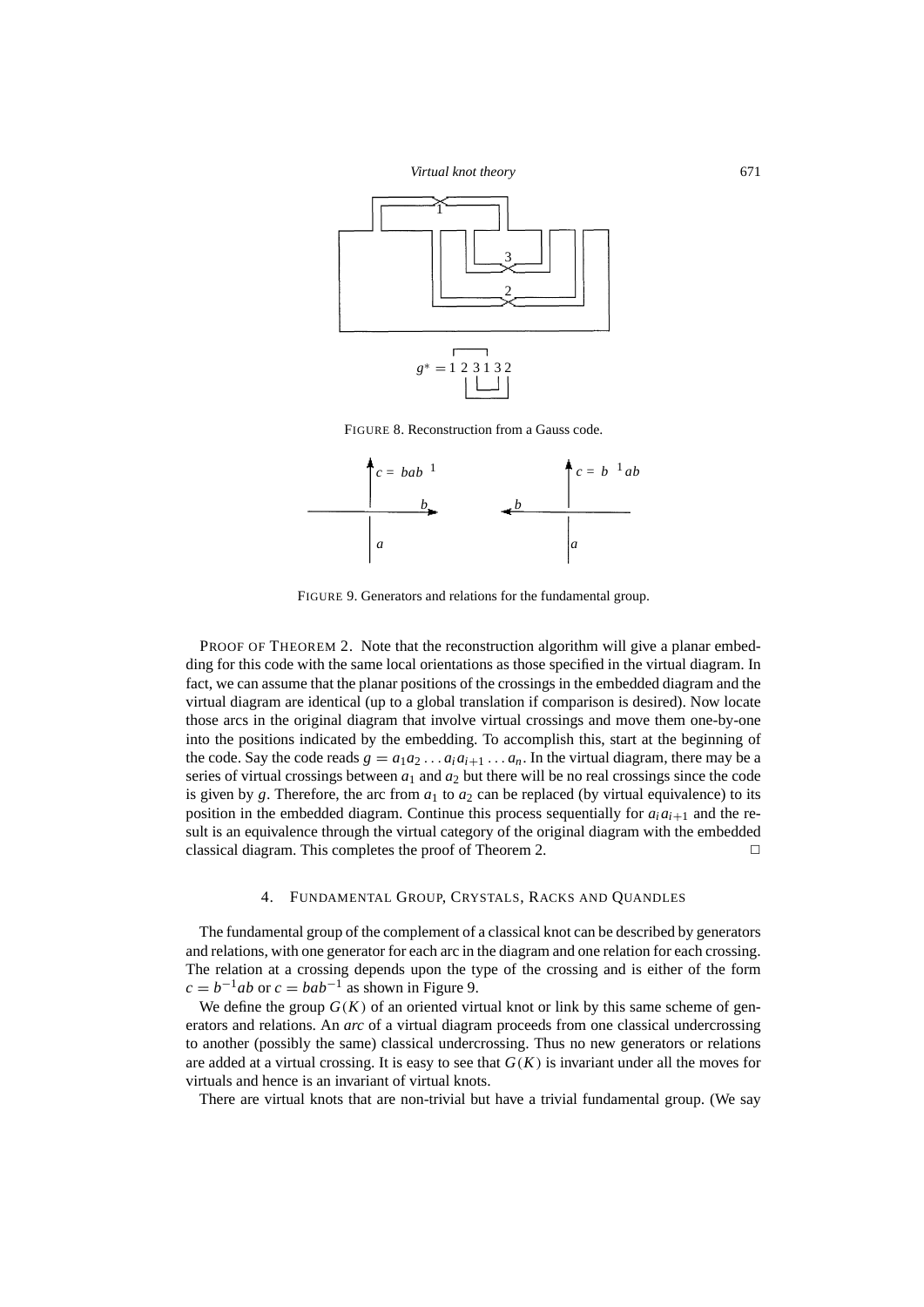

<span id="page-9-0"></span>FIGURE 10. The involutory quandle.

that the fundamental group of a knot is trivial if it is isomorphic to the infinite cyclic group.) The virtual  $K'$  in Figure [4](#page-3-0) is such an example. We shall show that  $K'$  is a non-trivial virtual in the next section by using a generalization of the bracket polynomial.

A generalization of the fundamental group called the quandle, rack or crystal (depending on notations and history) also assigns relations (in a different algebra) to each crossing. The quandle generalizes to the virtual category. We first discuss the involutory quandle,  $IQ(K)$ , for a (virtual) knot or link *K*. The *I Q*(*K*) does not depend upon the local orientations of the diagram and it assigns to each crossing the relation  $c = a * b$  as in Figure [10](#page-9-0).

The operation  $a * b$  is a non-associative binary operation on the underlying set of the quandle, and it satisfies the following axioms:

- (1)  $a * a = a$  for all *a*.
- (2)  $(a * b) * b = a$  for all *a* and *b*.
- (3)  $(a * b) * c = (a * c) * (b * c)$  for all *a*, *b*, *c*.

The algebra under these axioms with generators and relations as defined above is called the involutory quandle,  $I \mathcal{O}(K)$ . It is easy to see that the  $I \mathcal{O}(K)$  is well-defined for K virtual.

An important special case of *IQ(K)* is the operation  $a * b = 2b - a$  where *a* and *b* are elements of a cyclic group  $Z/nZ$  for some modulus *n*. In the case of a knot *K*, there is a natural choice of modulus  $D(K) = \text{Det}(M(K))$  where  $M(K)$  is a minor of the matrix of relations associated with the set of equations  $c = 2b - a$ . This is called the determinant of the knot, in the classical case, and we shall call it the determinant of the virtual knot. If *K* is virtual, then  $|D(K)|$  is an invariant of K. The virtual knot labelled K in Figure [4](#page-3-0) has a determinant equal to 3. The non-triviality of the determinant shows that this knot is knotted and, in fact, that it has non-trivial fundamental group.

Another example of an involutory quandle is the operation  $a * b = ba^{-1}b$ . In classical knot theory, this yields the fundamental group of the two-fold branched covering along the knot.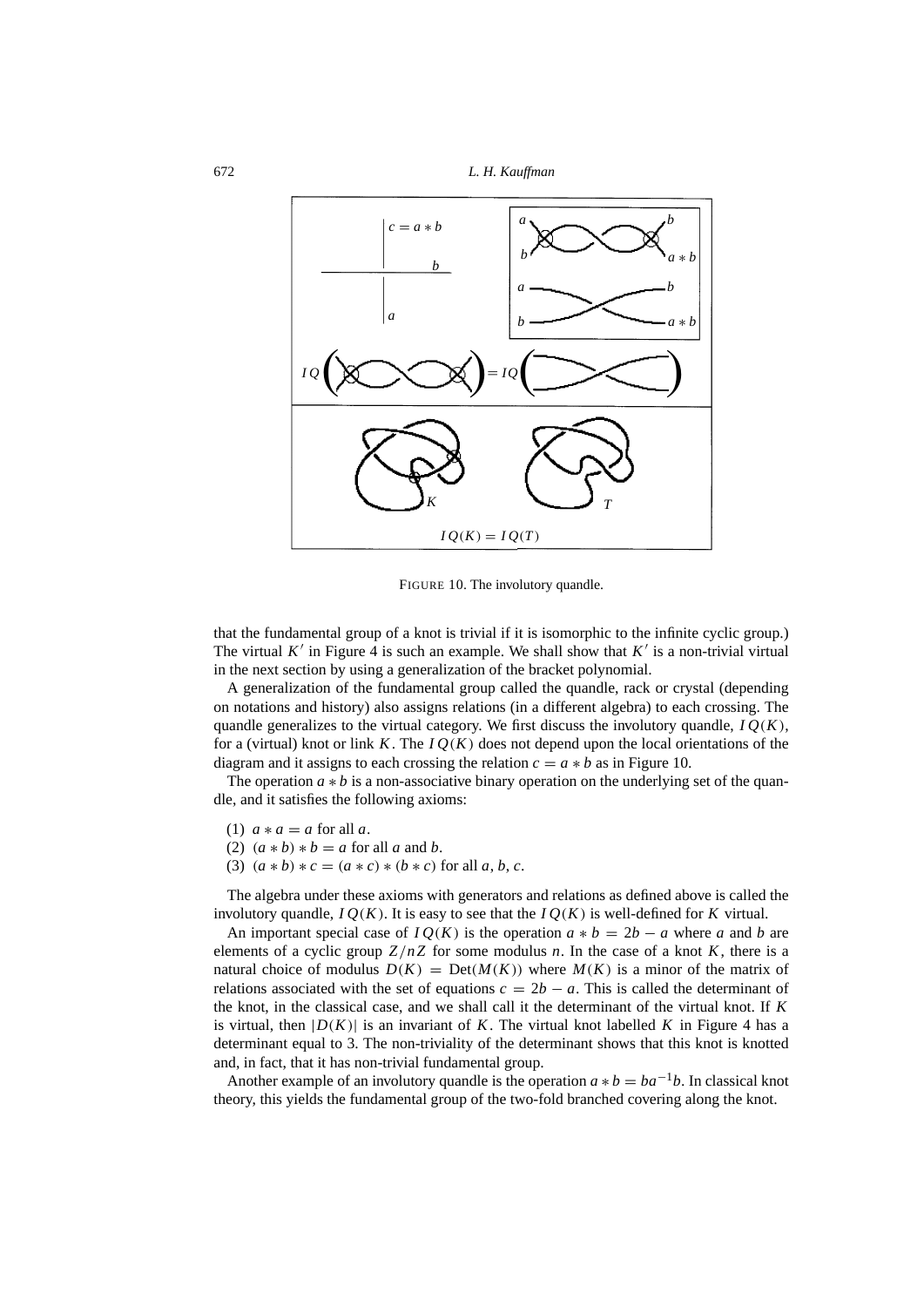Here is a useful lemma concerning the *I Q* for virtuals.

LEMMA 5.

<span id="page-10-0"></span>
$$
I\mathcal{Q}(K_{vxv})=I\mathcal{Q}(K_{\overline{x}}),
$$

*where x denotes a crossing in the diagram K ,* v*x*v *denotes that x is flanked by virtuals, and*  $K_{\overline{x}}$  *denotes the diagram obtained by smoothing the flanking virtuals, and switching the intermediate crossing.*

*In other words, the I Q for a classical crossing flanked by two virtual crossings is the same as the I Q of the diagram where the two virtual crossings are smoothed and the classical crossing is switched.*

PROOF. See Figure [10](#page-9-0).

REMARK. In Figure [10](#page-9-0) we illustrate that  $IQ(K) = IQ(T)$  where *K* is the virtual knot also shown in Figure [6](#page-5-0) and *T* is the trefoil knot.

Finally, we discuss the full quandle of a knot and its generalization to virtuals. For this discussion, the exponential notation of Fenn and Rourke [\[4](#page-28-3)] is convenient. Instead of *a* ∗ *b*, we write  $a^b$  and assume that there is an operation of order two

$$
a\longrightarrow \overline{a},
$$

so that

 $\overline{\overline{a}} = a$ .

and for all *a* and *b*

$$
\overline{a^b} = \overline{a}^b.
$$

This operation is well defined for all *a* in the underlying set *Q* of the quandle. By definition

$$
a^{bc} = (a^b)^c
$$

for all *a*, *b* and *c* in *Q*.

The operation of exponentiation satisfies the axioms:

(1) 
$$
a^a = a
$$
.  
\n(2)  $a^{b\overline{b}} = a$ .  
\n(3)  $a^{(b^c)} = a^{\overline{c}bc}$ .

It follows that the set of the quandle acts on itself by automorphisms

$$
x \longrightarrow x^a.
$$

This group of automorphisms is a representation of the fundamental group of the knot. Note that if we define  $a^b$  by the formula  $a^b = bab^{-1}$ 

and

$$
\overline{b}=b^{-1},
$$

then we obtain the fundamental group itself as an example of a quandle. The *rack* [\[4](#page-28-3)] or *crystal* [[5\]](#page-28-4) is obtained by eliminating the first axiom. This makes the rack/crystal an invariant of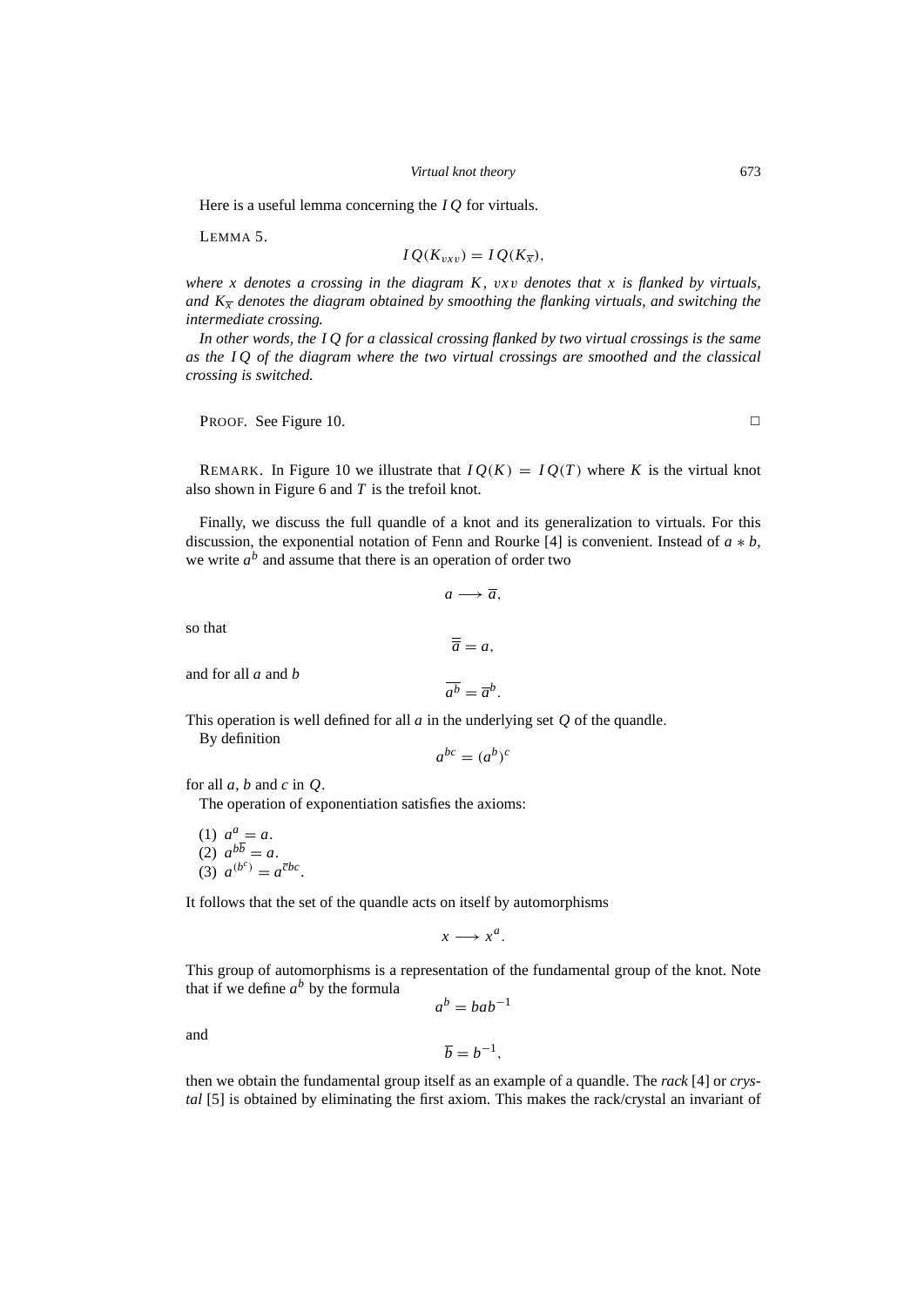

<span id="page-11-0"></span>FIGURE 11. Change of relations for the full quandle.

framed knots and links. The three axioms correspond to invariance under the three Reidemeister moves.

If we now compare Lemma [5](#page-10-0) with its possible counterpart for the full fundamental group or the quandle, we see that it no longer holds. Figure [11](#page-11-0) shows the new relations in the quandle that are obtained after smoothing the two virtual crossings and switching the classical crossing. While the quandle of the simplified diagram is no longer isomorphic to the original quandle, the fact that we can articulate the change is often useful in computations.

EXAMPLE. Consider the virtual knot  $K$  of Figure [6](#page-5-0). We have seen that  $K$  has the same *I Q* as the trefoil knot. However, the quandle and fundamental group of *K* are distinct from those of the trefoil knot, and  $K$  is not equivalent to any classical knot. To see this, consider the *Alexander quandle* [[5\]](#page-28-4) defined by the equations

and

$$
a^b = ta + (1 - t)b
$$

*a*

$$
a^{\overline{b}} = t^{-1}a + (1 - t^{-1})b.
$$

This quandle describes a module (the Alexander module) *M* over  $Z[t, t^{-1}]$ . In the case of the virtual knot *K* in Figure [6](#page-5-0), we have the generating quandle relations  $a^c = b$ ,  $b^a = c$ ,  $c^{\overline{b}} = a$ . This results in the Alexander module relations  $b = ta + (1-t)c$ ,  $c = tb + (1-t)a$ ,  $a = t^{-1}c + (1 - t^{-1})b$ . From this, it is easy to calculate that the module  $M(K) = \{0, m, 2m\}$ for a non-zero element *m* with  $3m = 0$  and  $tm = 2m$ . Thus, the Alexander module for *K* is cyclic of order three. Since no classical knot has a finite cyclic Alexander module, this proves that  $K$  is not isotopic through virtuals to a classical knot.

Finally, it should be remarked that the full quandle  $Q(K)$  classifies a classical prime unoriented knot *K* up to mirror images. By keeping track of a *longitude* for the knot, one obtains a complete classification. In the context of the quandle, the longitude can be described as the automorphism

$$
\lambda: Q(K) \longrightarrow Q(K)
$$

defined by the formula

$$
\lambda(x) = x^{a_1^{\\\epsilon_1} a_2^{\\\epsilon_2} \dots a_k^{\\\epsilon_k}},
$$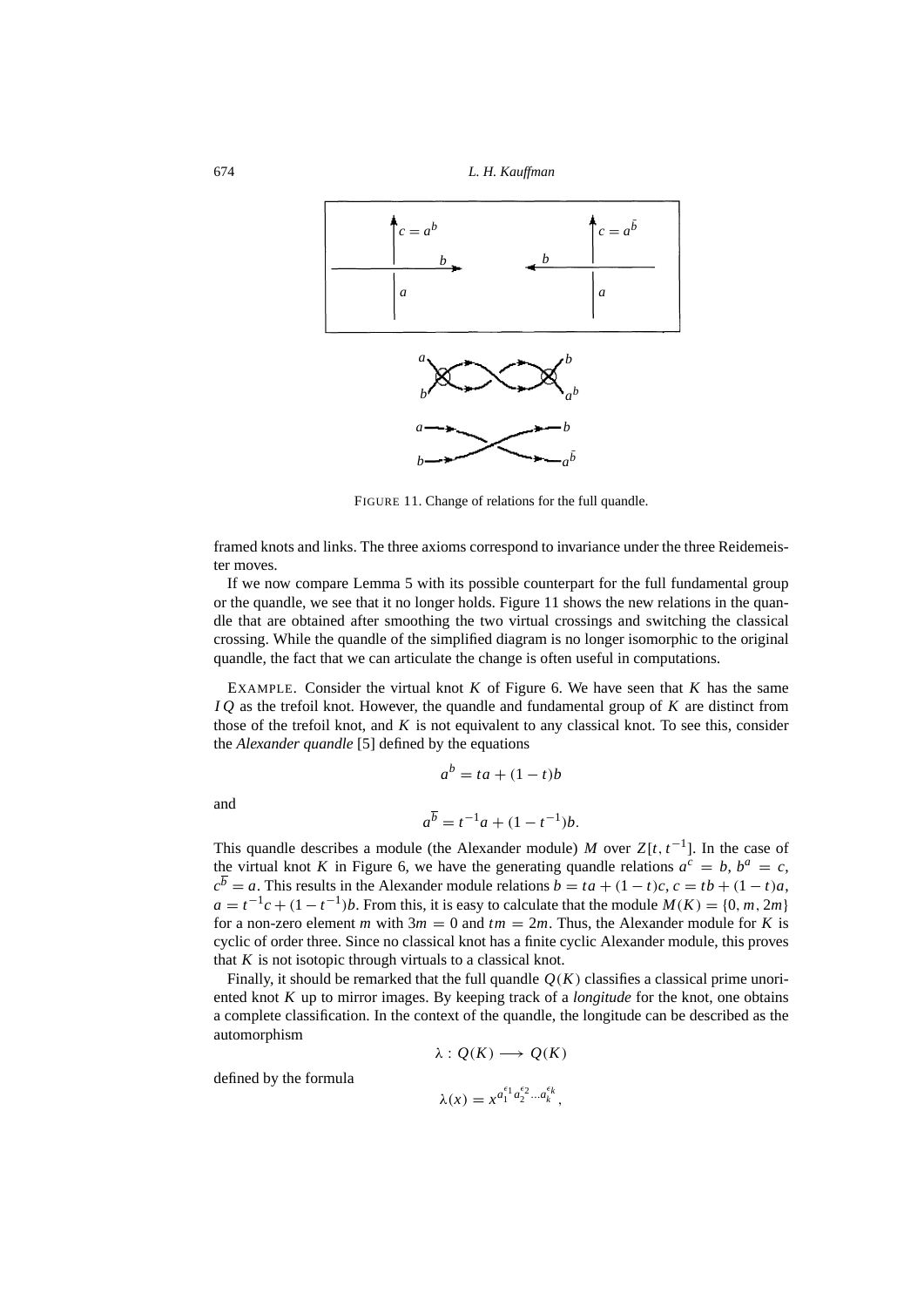where  $\{a_1, a_2, \ldots, a_k\}$  is an ordered list of quandle generators encountered (as one crosses underneath) as overcrossing arcs as one takes a trip around the diagram. The  $\epsilon$  denotes whether the generator is encountered with positive or negative orientation, and  $x^{\epsilon}$  denotes x if  $\epsilon = 1$ and  $\overline{x}$  if  $\epsilon = -1$ . For a given diagram, the longitude is well defined up to cyclic re-ordering of this list of encounters. Exactly the same definition applies to virtual knots. It is no longer true that the quandle plus longitude classifies a virtual knot, as our examples of knotted virtuals with a trivial fundamental group show.

On the other hand, we can use the quandle to prove the following result. This proof is due to Goussarov, Polyak and Viro [\[9](#page-28-5)].

<span id="page-12-0"></span>THEOREM 6. If K and K' are classical knot diagrams such that K and K' are equivalent *under extended virtual Reidemeister moves, then K and K*<sup>0</sup> *are equivalent under classical Reidemeister moves.*

PROOF. Note that longitudes are preserved under virtual moves (adding virtual crossings to the diagram does not change the expression for a longitude). Thus, an isomorphism from  $Q(K)$  to  $Q(K')$  induced by extended moves preserves longitudes. Since the isomorphism class of the quandle plus longitudes classifies classical knots, we conclude that *K* and  $K'$  are classically equivalent. This completes the proof.  $\Box$ 

REMARK. We would like to see a purely combinatorial proof of Theorem [6](#page-12-0).

*4.1. The GPV example and a generalization.* We end this section with a variation of an example [[6](#page-28-6)[, 9\]](#page-28-5) that shows that it is possible to have a virtual knot *K* with  $Q(K)$  not isomorphic with  $Q(K^*)$  where  $K^*$  is the mirror image of K. In other words, there are *two* quandles, or two fundamental groups associated with any given virtual knot!

This example is a slightly different take on an observation in [[9\]](#page-28-5). Let *K* be a given (virtual) diagram, drawn in the plane. Pick the diagram up and turn it over (note that the crossings change diagrammatically, but correspond to the result of physically turning over the layout of criss-crossing strands with welds at the virtual crossings). Let  $Flip(K)$  denote this overturned diagram. Define a new quandle  $Q^*(K)$  by the formula  $Q^*(K) = Q(Flip(K))$ . Goussarov, Polyak and Viro take their 'other' fundamental group to be the one defined by generators and relations obtained by 'looking at the knot from the other side of the plane'. At the quandle level this is the same as taking  $Q^*(K)$ . It is easy to see that  $Q^*(K)$  *is isomorphic to*  $Q(K^*)$ . (Just note that if  $c = a^{\overline{b}}$ , then  $\overline{c} = a^{\overline{b}} = \overline{a}^b$ . Use this to check that the two quandles are isomorphic through the mapping  $a \rightarrow \overline{a}$  taking one to the other.) Thus our version of this example is mathematically equivalent to the GPV version.

In Figure [12,](#page-13-1) the reader will find *K* and  $K^*$  with labelled arcs *a*, *b*, *c*, *d*. In *K*, the quandle relations are  $a = b^d$ ,  $b = c^d$ ,  $c = d^b$ ,  $d = a^b$ . The three-coloring of *K* in *Z*/3*Z* with  $a = 0$ ,  $b = 2$ ,  $c = 0$ ,  $d = 1$  demonstrates that this quandle, and hence the fundamental group of *K*, is non-trivial. On the other hand,  $K^*$  has quandle relations  $a = a^a$ ,  $c = b^c$ ,  $d = c^c$ ,  $a = d^a$ , giving a trivial quandle. Thus *K* is distinguished from  $K^*$  by the quandle. This example also shows that *K* has a non-trivial Alexander polynomial (using the fundamental group to define the Alexander polynomial—there is more than one Alexander polynomial for virtuals) but  $K^*$ has an Alexander polynomial equal to 1.

We generalize this example by considering the 1–1 tangle *W* shown in Figure [13](#page-13-2). Replacing a straight arc in a knot diagram by *W* does not affect the quandle, while replacing by its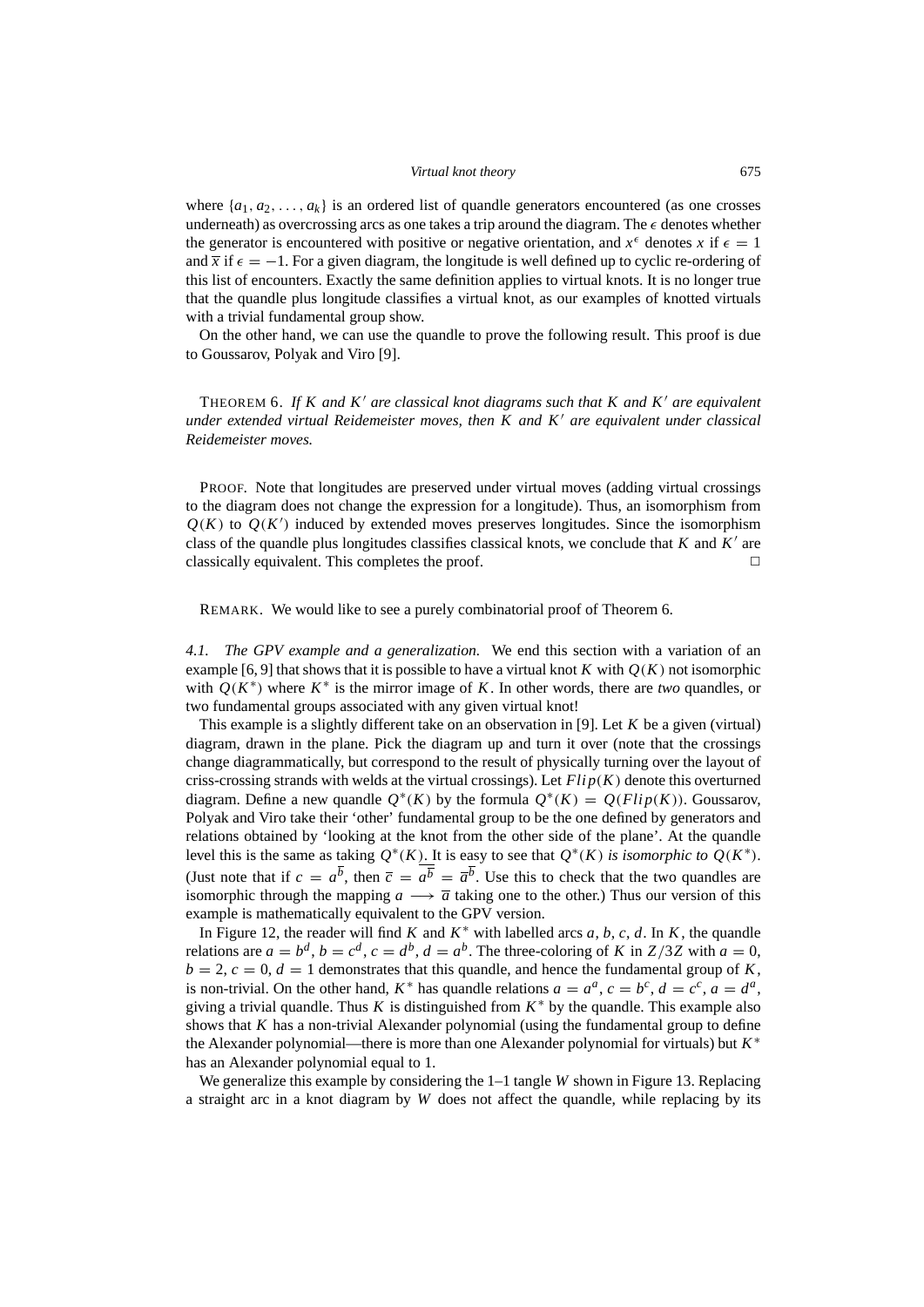

<span id="page-13-1"></span>FIGURE 12.  $Q(K)$  is distinct from  $Q(K^*)$ .



<span id="page-13-2"></span>FIGURE 13. The 1–1 tangle *W*.

mirror image W<sup>∗</sup> changes the quandle relations in a generally non-trivial way (as in the GPV example). Insertion of *W* into knot diagrams produces infinitely many examples of pairs of virtual knots with the same quandle but different Jones polynomials. This last statement will be verified in the next section.

### 5. BRACKET POLYNOMIAL AND JONES POLYNOMIAL

<span id="page-13-0"></span>The bracket polynomial [[7\]](#page-28-7) extends to virtual knots and links by relying on the usual formula for the state sum of the bracket, but allowing the closed loops in the state to have virtual intersections. Each loop is still valued at  $d = -A^2 - A^{-2}$  and the expansion formula

$$
\langle K \rangle = A \langle K_a \rangle + A^{-1} \langle K_b \rangle
$$

still holds where  $K_a$  and  $K_b$  denote the result of replacing a single crossing in  $K$  by smoothings of type *a* and type *b* as illustrated in Figure [14](#page-14-0).

We must check that this version of the bracket polynomial is invariant under all but the first Reidemeister move (see the moves shown in Figure [2\)](#page-2-0). Certainly, the usual arguments apply to the moves of type (a). Moves of type (b) do not disturb the loop counts and so leave bracket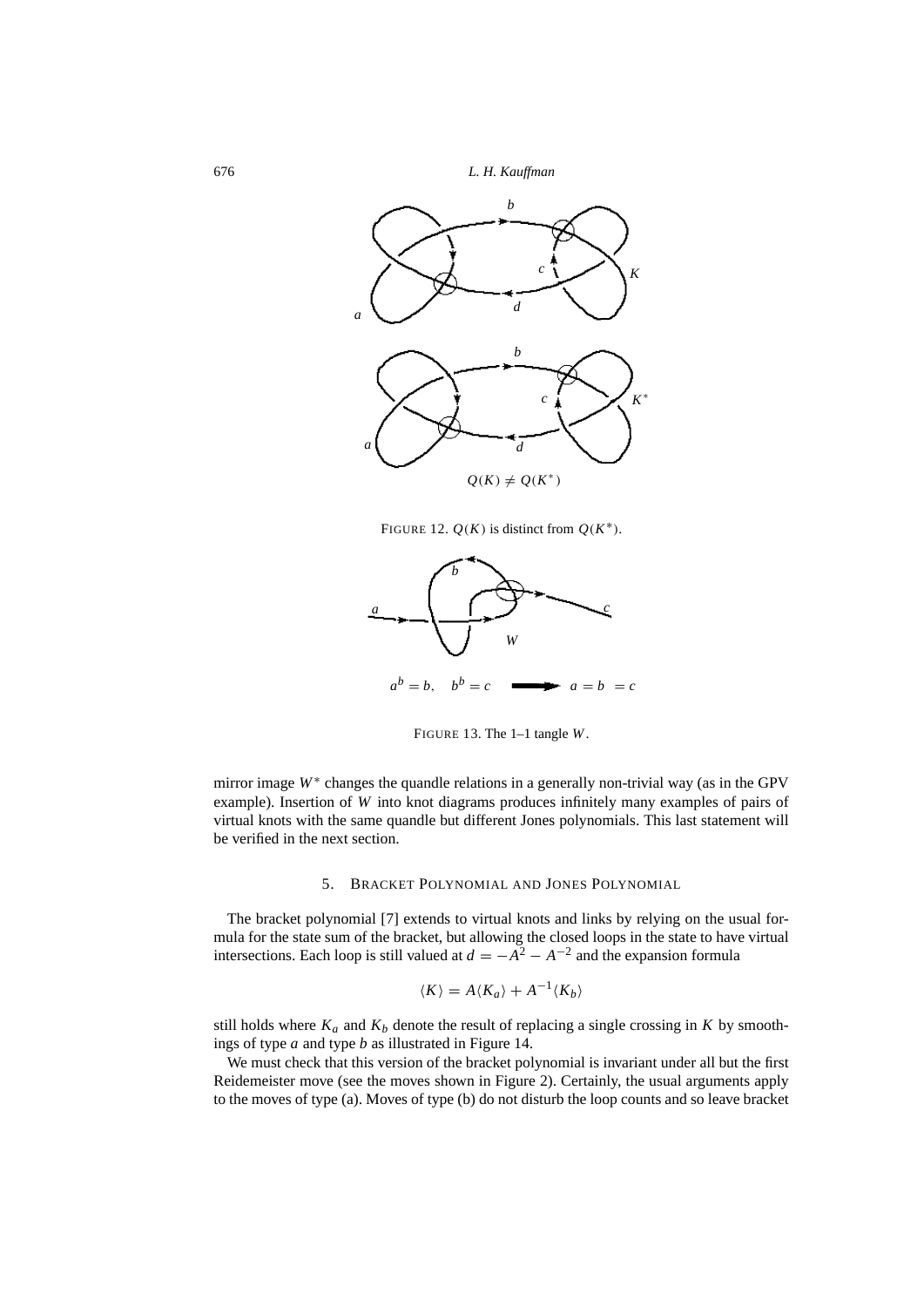

<span id="page-14-0"></span>FIGURE 14. Bracket smoothings.



<span id="page-14-1"></span>FIGURE 15. Type (c) invariance of the bracket.

invariant. Finally, the move of type (c) receives the verification illustrated in Figure [15](#page-14-1). This completes the proof of the invariance of the generalized bracket polynomial under move (c).

We define the writhe  $w(K)$  for an oriented virtual to be the sum of the crossing signs—just as in the classical case.

The *f* -polynomial is defined by the formula

$$
f_K(A) = (-A^3)^{-w(K)} \langle K \rangle(A).
$$

The Laurent polynomial,  $f_K(A)$ , is invariant under all the virtual moves including the classical move of type I.

REMARK. It is worth noting that  $f_K$  can be given a state summation of its own. Here we modify the vertex weights of the bracket state sum to include a factor of  $-A^{-3}$  for each crossing of positive sign, and a factor of  $A^{+3}$  for each factor of negative sign. It is then easy to see that

$$
f_{K_+} = -A^{-2} f_{K_0} - A^{-4} f_{K_\infty},
$$
  $f_{K_-} = -A^{+2} f_{K_0} - A^{+4} f_{K_\infty},$ 

where  $K_+$  denotes  $K$  with a selected positive crossing,  $K_-\$  denotes the result of switching only this crossing, *K*<sup>0</sup> denotes the result of making the oriented smoothing of this crossing,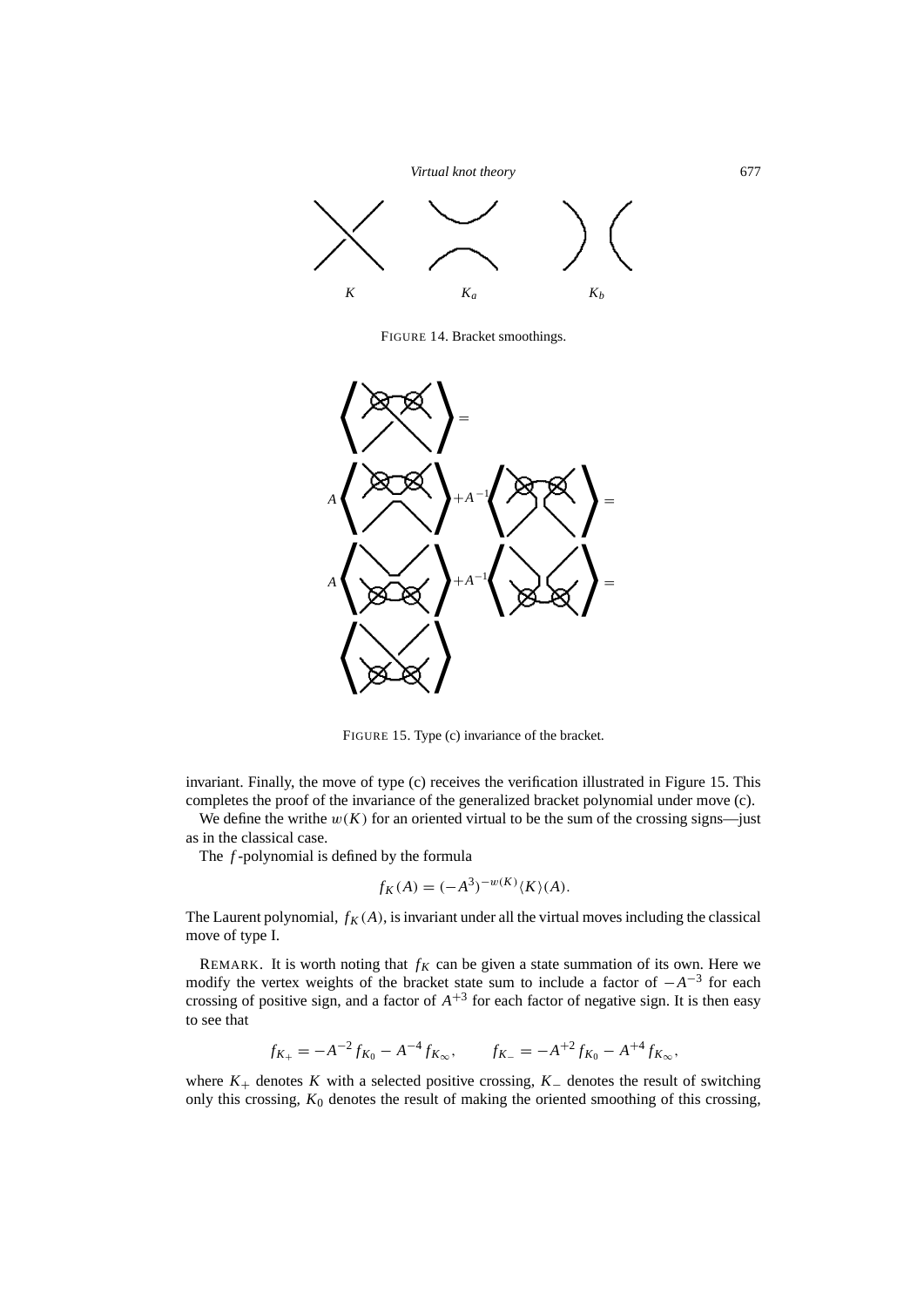

<span id="page-15-0"></span>FIGURE 16. Removal of flanking virtual crossings.

and  $K_{\infty}$  denotes the result of making an unoriented smoothing at this crossing. The states in this oriented state sum acquire sites with unoriented smoothings, but the procedure for evaluation is the same as before. For each state we take the product of the vertex weights multiplied by  $d^{\vert |S \vert - 1}$  where  $d = -A^2 - A^{-2}$  and  $\vert |S \vert$  denotes the number of loops in the state. Then  $f_K$  is the sum of these products, one for each state.

The following Lemma makes virtual calculations easier.

LEMMA 7.  $\langle K_{vxv} \rangle = \langle K_x \rangle$  where x denotes a crossing in the diagram K, vxv denotes *that x is flanked by virtuals and K<sup>x</sup> denotes the diagram obtained by smoothing the flanking virtuals and leaving the crossing the same.*

PROOF. The proof is shown in Figure [16.](#page-15-0)  $\Box$ 

<span id="page-15-1"></span>

Note that this result has the opposite form from our corresponding lemma concerning the involutory quandle  $IQ(K)$ . As a result we obtain an example of a virtual knot that is nontrivial (via the *IQ*) but has  $f_K = 1$ . Hence we have a virtual knot K with a Jones polynomial *equal to 1.* The example is shown in Figure [17.](#page-16-1) Note that in Figure [10](#page-9-0) we illustrated that this *K* has the same involutory quandle as the trefoil knot. We saw in Section 4 that *K* is not equivalent to a classical knot.

We now compute the bracket polynomial for our previous example with a trivial fundamental group and we find that  $\langle K' \rangle = A^2 + 1 - A^{-4}$  and  $f_{K'} = (-A^3)^{-2} \langle K' \rangle =$  $A^{-4} + A^{-6} - A^{-10}$ . Thus *K'* has a non-trivial Jones polynomial. See Figure [18.](#page-17-0)

In Figure [18](#page-17-0), we also indicate the result of placing the tangle *W*, discussed in Figure [13,](#page-13-2) into another knot or link. Since this is the same as taking a connected sum with  $K'$ , it has the effect of multiplying the bracket polynomial by  $A^2 + 1 - A^{-4}$ . Thus, if *L* is any knot or link and  $K' + L$  denotes the connected sum of  $K'$  along some component of L, then  $\langle K' + L \rangle = (A^2 + 1 - A^{-4})\langle L \rangle$  while  $Q(K' + L) = Q(L)$  (as we verified in the last section). Thus for any knot L, successive connected sums with  $\tilde{K}$  produces an infinite family of distinct virtual knots, all having the same quandle (hence the same fundamental group).

Finally, we note that if the knot is given as embedded in  $S_g \times I$  for a surface of genus *g*, and if its virtual knot diagram  $K$  is obtained by projecting the diagram on  $S_g$  into the plane, then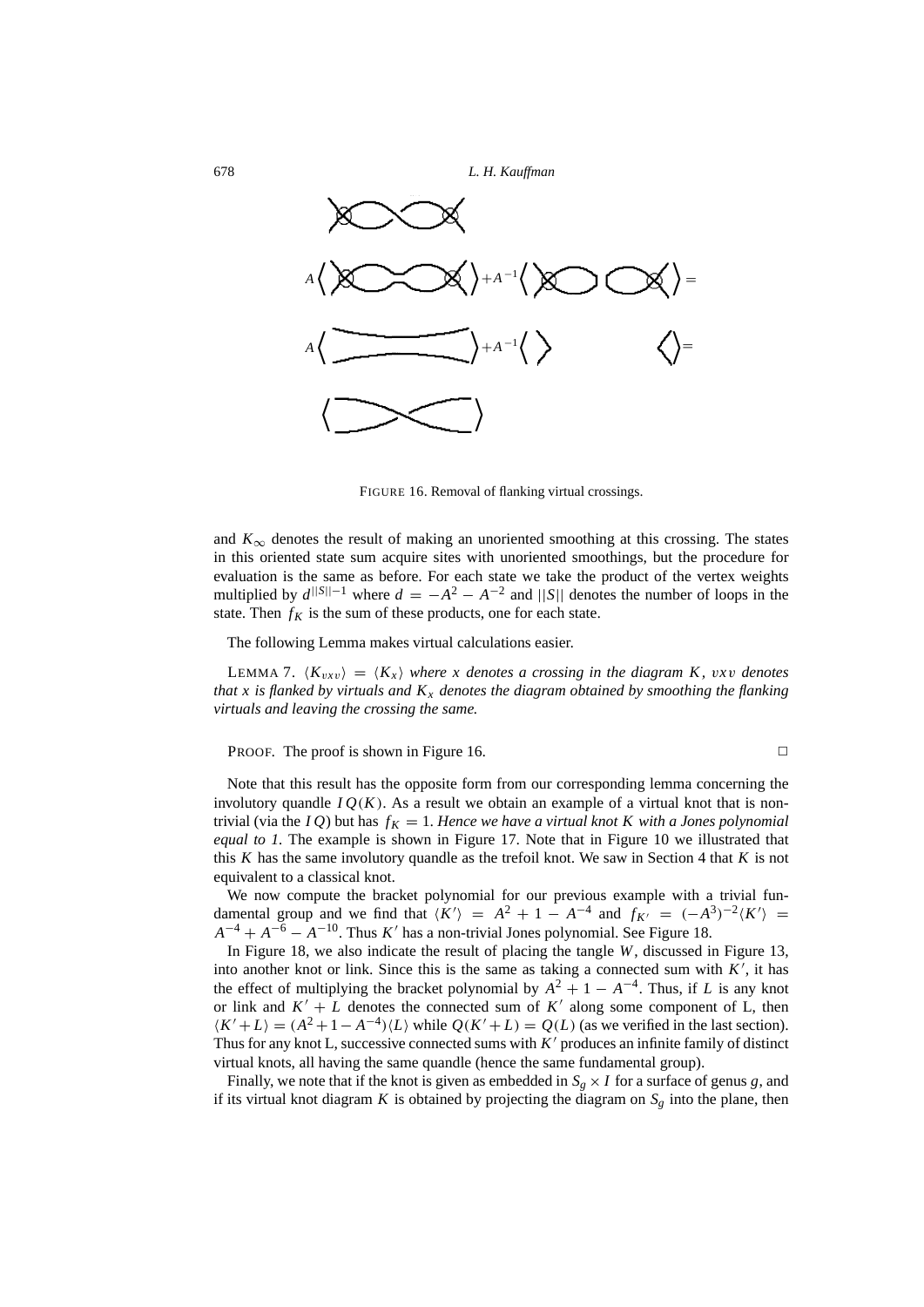

<span id="page-16-1"></span>FIGURE 17. A knotted virtual with a trivial Jones polynomial.

 $\langle K \rangle$  computes the value of the extension of the bracket to the knots in  $S_g \times I$  where all the loops have the same value  $d = -A^2 - A^{-2}$ . This is the first-order bracket for link diagrams on a surface.

In Figure [4](#page-3-0) we illustrated the non-trivial knot K with a trivial Jones polynomial as embedded in  $S_1 \times I$ . This knot in  $S_1 \times I$  is actually not trivial as can be seen from the higher Jones polynomials that discriminate loops in different isotopy classes on the surface.

In Figure [19](#page-18-0) is another example of a virtual knot *E* and a corresponding embedding in  $S_1 \times I$ . In this case, *E* is a trivial virtual knot (as is shown in Figure [3](#page-2-1)), but the embedding of *E* in  $S_1 \times I$  is non-trivial (even though it has a trivial fundamental group and trivial bracket polynomial). The non-triviality of this embedding is seen by simply observing that it carries a non-trivial first homology class in the thickened torus. In fact, if you expand the state sum for the bracket polynomial and keep track of the isotopy classes of the curves in the states, then the bracket calculation also shows this non-triviality by exhibiting as its value a single state with a non-contractible curve.

Virtual knot theory provides a convenient calculus for working with knots in  $S_g \times I$ . The virtuals carry many properties of knots in  $S_g \times I$  that are independent of the choice of embedding and genus. This completes our quick survey of the properties of the bracket polynomial and Jones polynomial for virtual knots and links. Just as uncolorable graphs appear when one goes beyond the plane (for planar graph coloring problems), so knots of unit Jones polynomial appear as we leave the diagrammatic plane into the realm of the Gauss codes.

## 6. QUANTUM LINK INVARIANTS

<span id="page-16-0"></span>There are virtual link invariants corresponding to every quantum link invariant of classical links. However, this must be said with a caveat: we do not assume invariance under the first classical Reidemeister move (hence these are invariants of regular isotopy) and we do not assume invariance under the flat version of the first Reidemeister move in the (b) list of virtual moves. Otherwise, the usual tensor or state sum formulas for quantum link invariants extend to this generalized notion of regular isotopy invariants of virtual knots and links. In this section, we illustrate this method by taking a different generalization of the bracket that includes virtual framing. We apply this new invariant to distinguish a virtual knot that has Jones polynomial equal to one and a trivial fundamental group.

In order to carry out this program, we quickly recall how to construct quantum link invariants in the unoriented case. See [[5\]](#page-28-4) for more details. The link diagram is arranged with respect to a given 'vertical' direction in the plane so that perpendicular lines to this direction intersect the diagram transversely or tangentially at maxima and minima. In this way, the diagram can be seen as constructed from a pattern of interconnected maxima, minima and crossings—as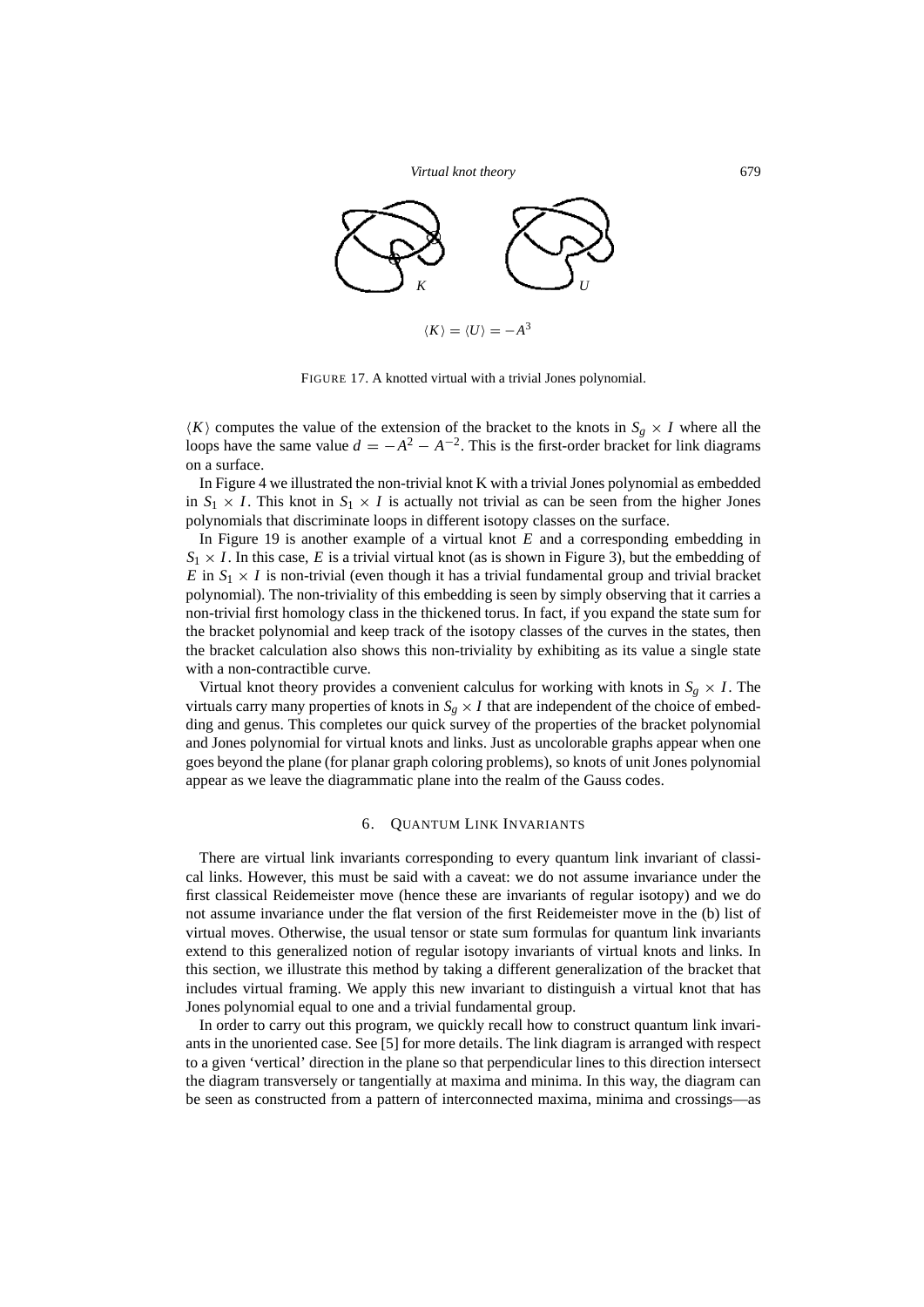

<span id="page-17-0"></span>FIGURE 18. Calculation of  $\langle K' \rangle$ .

illustrated in Figure [20.](#page-19-0)

As illustrated in Figure [20](#page-19-0), we associate the symbols *Mab* and *Mab* to minima and maxima, respectively, and the symbols  $R_{cd}^{ab}$  and  $\overline{R}_{cd}^{ab}$  to the two types of crossings. The indices on these symbols indicate how they are interconnected. Each maximum or minimum has two lines available for connection corresponding to the indices *a* and *b*. Each *R*,  $\overline{R}$  has four lines available for connection. Thus, the symbol sequence

$$
T(K) = M_{ad} M_{bc} M^{ek} M^{lh} R^{ab}_{ef} R^{cd}_{gh} \overline{R}^{fg}_{kl}
$$

represents the trefoil knot as shown in Figure [20](#page-19-0). Since repeated indices show the places of connection, there is no necessary order for this sequence of symbols. I call *T* (*K*) an *abstract tensor* expression for the trefoil knot *K*.

By taking matrices (with entries in a commutative ring) for the *M*s and the *R*s, it is possible to re-interpret the abstract tensor expression as a summation of products of matrix entries over all possible choices of indices in the expression. Appropriate choices of matrices give rise to link invariants. If  $K$  is a knot or link and  $T(K)$  its associated tensor expression, let  $Z(K)$  denote the evaluation of the tensor expression that corresponds to the above choice of matrices. We will assume that the matrices have been chosen so that  $Z(K)$  is an invariant of regular isotopy.

The generalization of the quantum link invariant  $Z(K)$  to virtual knots and links is quite straightforward. We simply ignore the virtual crossings in the diagram. Another way to put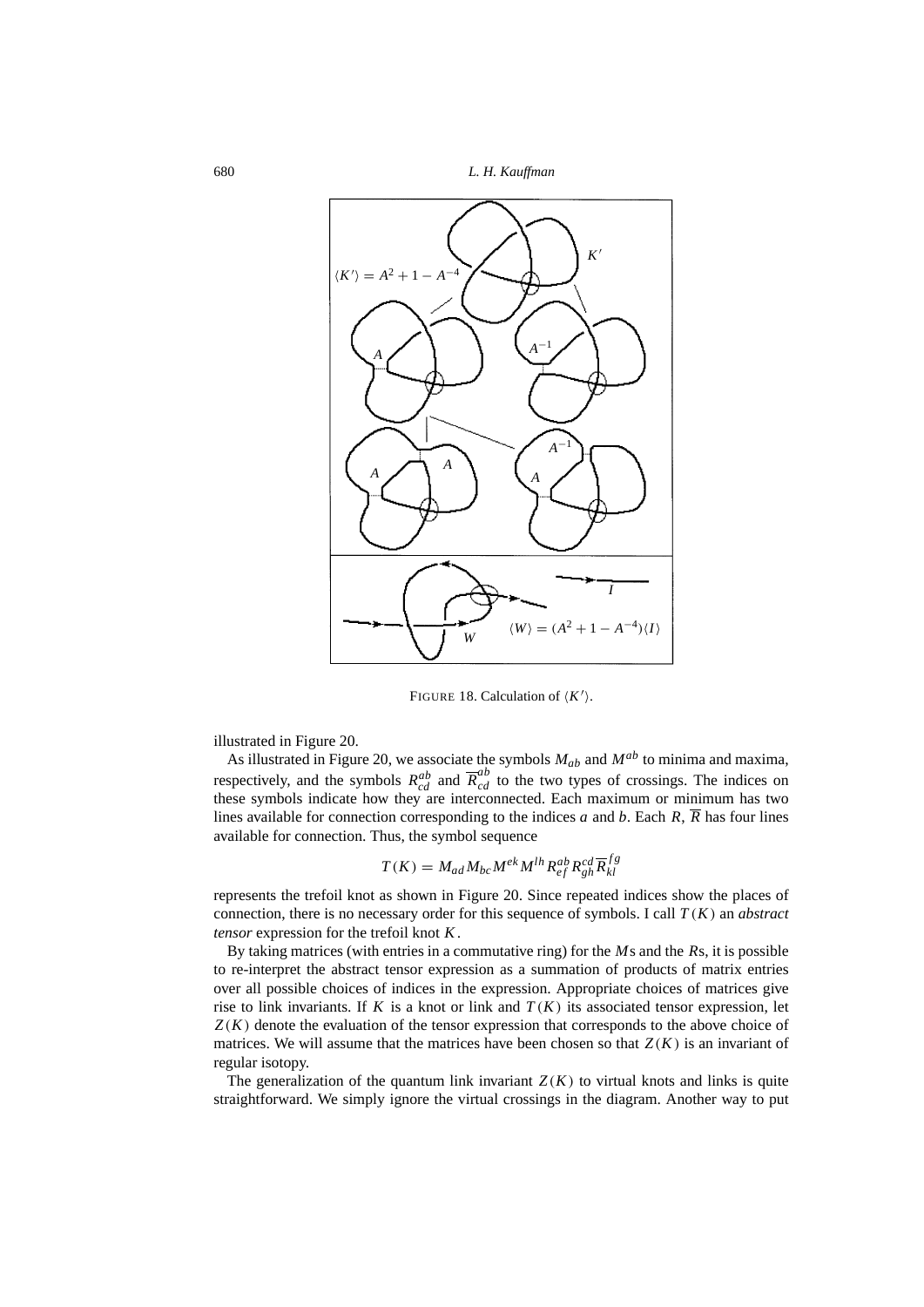

<span id="page-18-0"></span>FIGURE 19. A knot in  $S_1 \times I$  with a trivial Jones polynomial.

this is that we take each virtual crossing to be represented by crossed Kronecker deltas as in Figure [20](#page-19-0). The virtual crossing is represented by the tensor

$$
V_{cd}^{ab} = \delta_d^a \delta_c^b.
$$

Here,  $\delta_b^a$  is the Kronecker delta. It is equal to 1 if  $a = b$  and is equal to 0 otherwise. (Note that the Kronecker delta is well defined as an abstract tensor.)

In extending  $Z(K)$  to virtual knots and links by this method, we cannot hope to obtain invariance under the type I virtual move. In fact, as Figure [20](#page-19-0) shows, the presence of a virtual curl is indexed by the transpose *Mba* of the tensor *Mab*. Thus we define *virtual regular isotopy* to be invariance under all the extended Reidemeister moves for virtuals except type (a)I and (b)I. It is easy to see that  $Z(K)$  extends in this way when  $Z(K)$  is an invariant of regular isotopy for classical links.

In particular, the bracket polynomial for classical knots is obtained by letting the indices run over the set {1, 2} with  $M^{ab} = M_{ab}$  for all *a* and *b* and  $M_{11} = M_{22} = 0$  while  $M_{12} = iA$ and  $M_{21} = -i A^{-1}$  where  $i^2 = -1$ . The *Rs* are defined by the equations

$$
R_{cd}^{ab} = AM^{ab}M_{cd} + A^{-1}\delta_c^a \delta_d^b,
$$
  

$$
\overline{R}_{cd}^{ab} = A^{-1}M^{ab}M_{cd} + A\delta_c^a \delta_d^b.
$$

These equations for the *Rs* are the algebraic translation of the smoothing identities for the bracket polynomial. Then we have:

THEOREM 8. *With*  $Z(K)$  *defined as above and* K *a classical knot or link,*  $Z(K) = d\langle K \rangle$ *where*  $d = -A^2 - A^{-2}$ .

### PROOF. See [[5\]](#page-28-4).  $\Box$

For this extension of  $Z(K)$  to virtuals, there is a state summation similar to that of the bracket polynomial. For this, let *C* be a diagram in the plane that has only virtual crossings. View this diagram as an immersion of a circle in the plane. Let  $rot(C)$  denote the absolute value of the Whitney degree of *C* as a immersion in the plane. (Since *C* is unoriented, only the absolute value of the Whitney degree is well-defined.) The Whitney degree of an oriented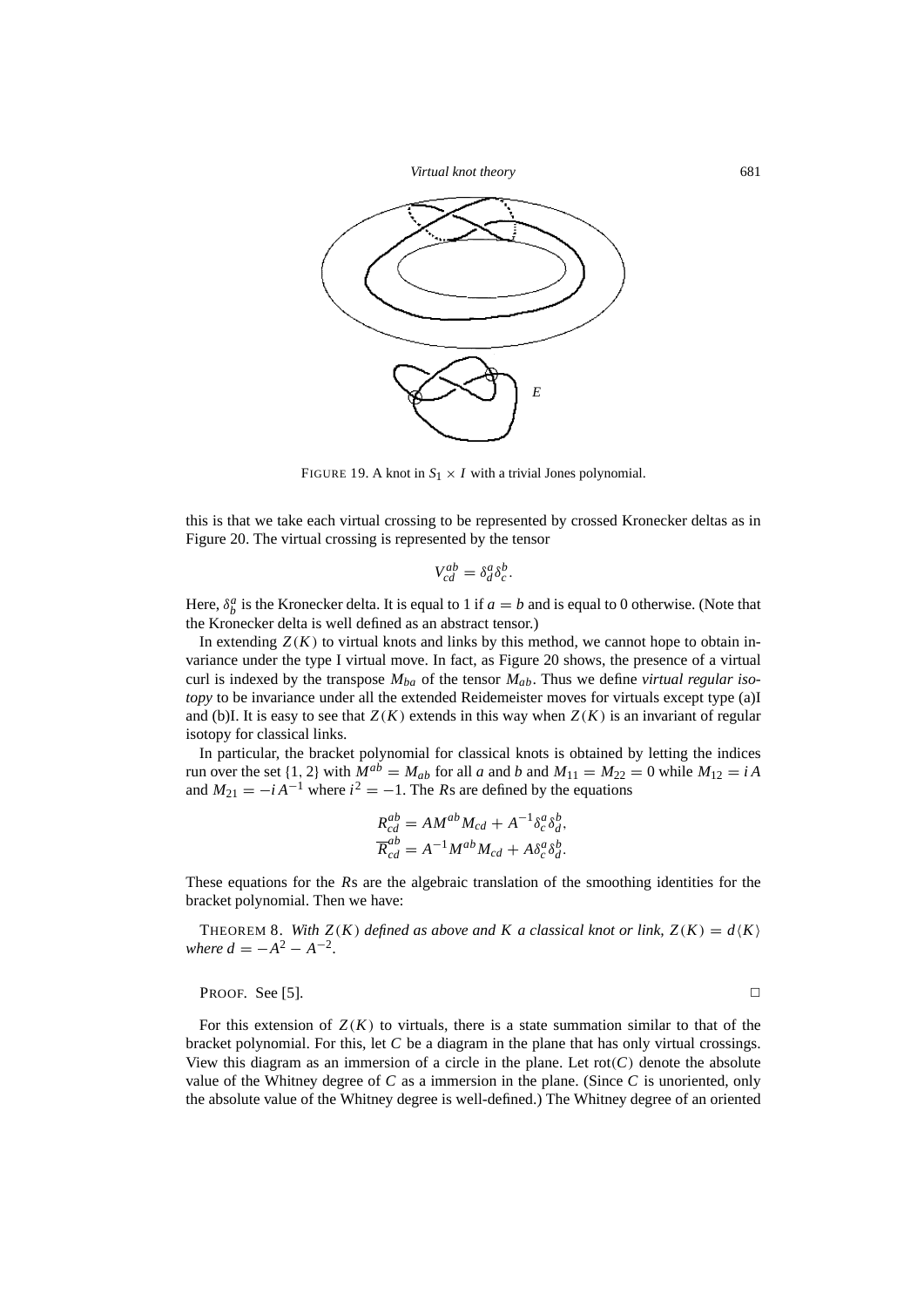682 *L. H. Kauffman*



<span id="page-19-0"></span>FIGURE 20. Quantum link invariants.

plane immersion is the total algebraic number of  $2\pi$  turns of the unit tangent vector to the curve as the curve is traversed once. Let  $d(C)$  be defined by the equation

$$
d(C) = (-1)^{\text{rot}(C)} (A^{2\text{rot}(C)} + A^{-2\text{rot}(C)}).
$$

Let *S* be a state of a virtual diagram *K* obtained by smoothing each classical crossing in *K*. Let  $C \in S$  mean that *C* is one of the curves in *S*. Let  $\langle K|S \rangle$  denote the usual product of vertex weights  $(A \text{ or } A^{-1})$  in the bracket state sum. Then:

PROPOSITION 9. *The invariant of virtual regular isotopy Z*(*K*) *is described by the following state summation:*

<span id="page-19-1"></span>
$$
Z(K) = \sum_{S} \langle K|S \rangle \prod_{C \in S} d(C),
$$

*where the terms in this formula are as defined above. Note that*  $Z(K)$  *reduces to*  $d\langle K \rangle$  *when K is a classical diagram.*

PROOF. The proof is a calculation based on the tensor model explained in this section. The details of this calculation are omitted.  $\Box$ 

REMARK. The state sum in Proposition [9](#page-19-1) generalizes to an invariant of virtual regular isotopy with an infinite number of polynomial variables, one for each regular homotopy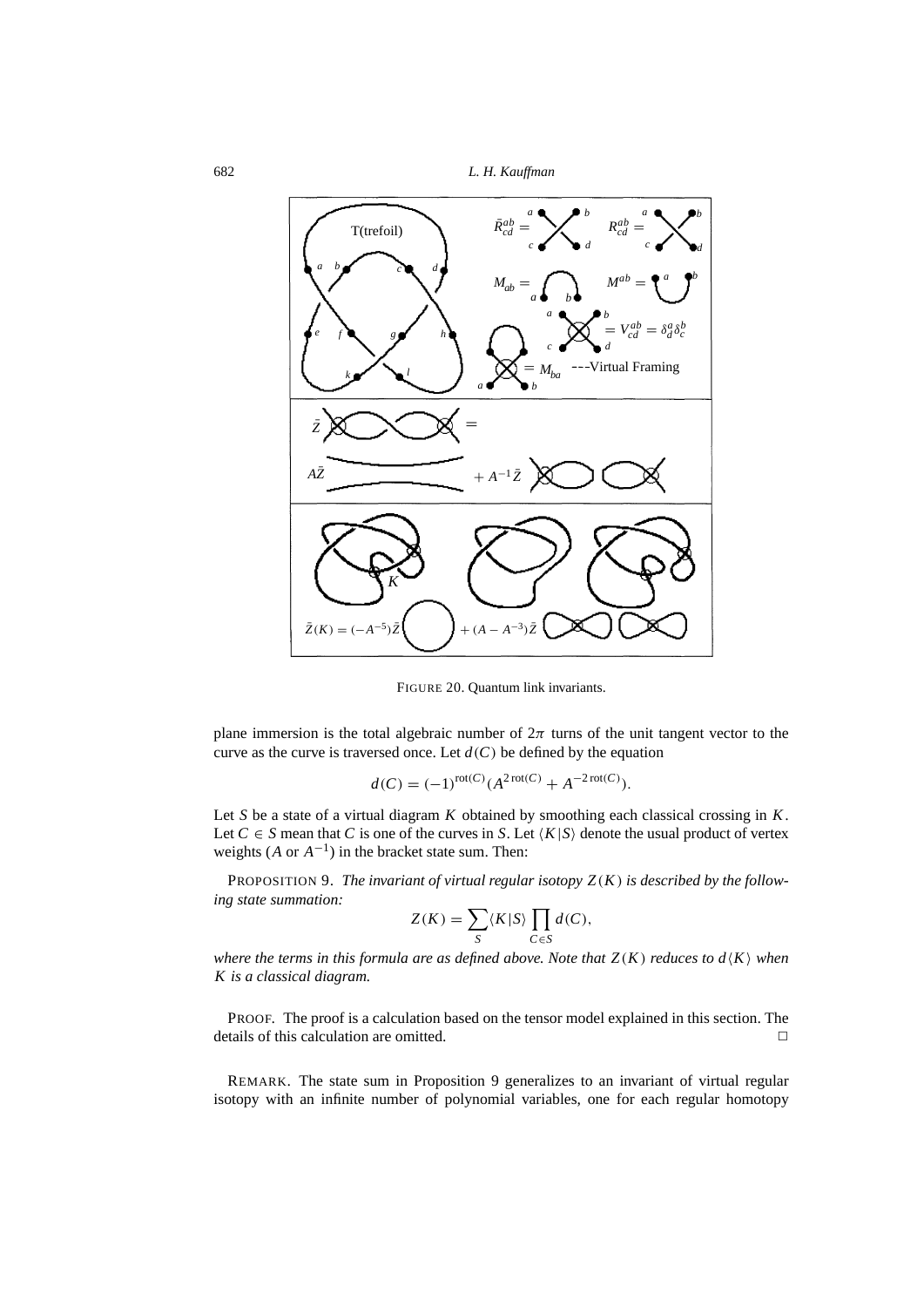

<span id="page-20-0"></span>FIGURE 21. *D* has unit a Jones polynomial and trivial fundamental group.

class of unoriented curve immersed in the plane. To make this generalization, let *A<sup>n</sup>* for  $n = 0, 1, 2, 3, \ldots$  denote a denumerable set of commuting independent variables. If *C* is an immersed curve in the plane, define  $Var(C) = A_n$  where  $n = rot(C)$ , the absolute value of the Whitney degree of *C*. We take  $A_1 = -A^2 - A^{-2}$  as before, but the other variables are independent of each other and of *A*.

Now define the generalization of  $Z(K)$ , denoted  $\overline{Z}(K)$ , by the formula

$$
\overline{Z}(K) = \sum_{S} \langle K|S \rangle \prod_{C \in S} \text{Var}(C).
$$

In this definition, we have replaced the evaluation  $d(C)$  by the corresponding variable Var(*C*). In Figure [20](#page-19-0) we illustrate the result of calculating  $\overline{Z}(K)$  for a knot *K* with a unit Jones polynomial. The result is

$$
\overline{Z}(K) = (-A^{-5})A_1 + (A - A^{-3})A_0^2.
$$

Since the coefficients of *A*<sup>1</sup> and *A*<sup>0</sup> are themselves invariants of virtual regular isotopy, it follows, as we already knew, that *K* is a non-trivial virtual. This non-triviality is detected by our refinement  $\overline{Z}(K)$  of the bracket polynomial. A similar phenomenon of refinement of invariants happens with other quantum link invariants. This will be the subject of a separate paper.

We end this section with an application of Proposition [9](#page-19-1). Let *D* be the virtual knot diagram shown in Figure [21.](#page-20-0)

It is easy to see that *D* has an *f* -polynomial equal to 1, and hence a Jones polynomial equal to 1. Use Lemma [7](#page-15-1) to show that  $\langle D \rangle = -A^3$ . *D* also has a trivial fundamental group and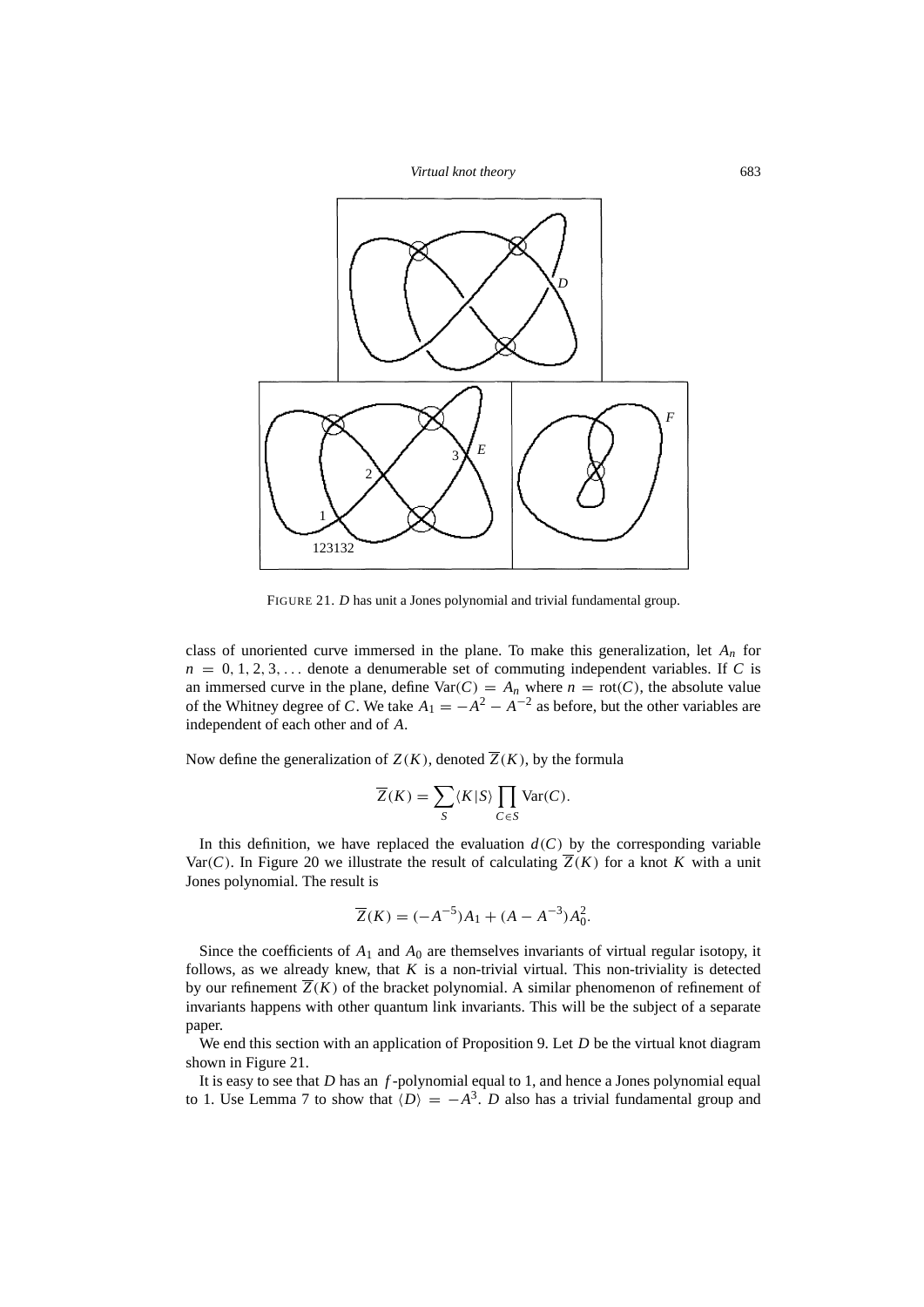684 *L. H. Kauffman*



FIGURE 22. Flat virtual moves.

quandle. Is *D* a non-trivial virtual knot? The answer is yes! It follows from the calculation of *Z*(*D*). We omit the calculation, but give the result

$$
Z(D) = A^7 - A^5 - 4A^3 + 2A + A^{-1} - A^{-3}.
$$

It follows from this that *D* cannot be regularly isotopic to a standard virtual curl form. Hence *D* must be virtually knotted in the regular isotopy category. On the other hand, I do not yet have a proof that *D* is virtually knotted under the original definition that allows the addition and removal of virtual framings. This example shows both the power and limitation of using the quantum invariants to study virtual knots.

There should be a direct way to see that *D* is knotted. Let *E* denote the *shadow* of the diagram *D*. That is, replace the classical crossings in *D* with flat crossings. Regard the flat crossings as *distinct* from virtual crossings, so that we obtain the rules for virtual isotopy of flat diagrams shown in Figure 22. By these rules, a flat diagram corresponds to an oriented Gauss code without over- or undercrossing specifications. The virtual moves preserve the Gauss code just as before.

*E* is illustrated in Figure [21](#page-20-0). Is *E* flat virtually equivalent to a circle with curls and virtual curls? I conjecture that the answer is no. Simpler examples of this sort of irreducibility are easy to produce. The diagram *F* in Figure [21](#page-20-0) is irreducible because  $\overline{Z}(F)(1) = -2A_0 + A_2$ , as is easy to compute.

These examples lead us to the following definition. We call the *shadow code* of a diagram the underlying Gauss code of that diagram without any specifications of orientation or over/under-crossing. We say that a virtual diagram is *almost classical* if its shadow code is planar.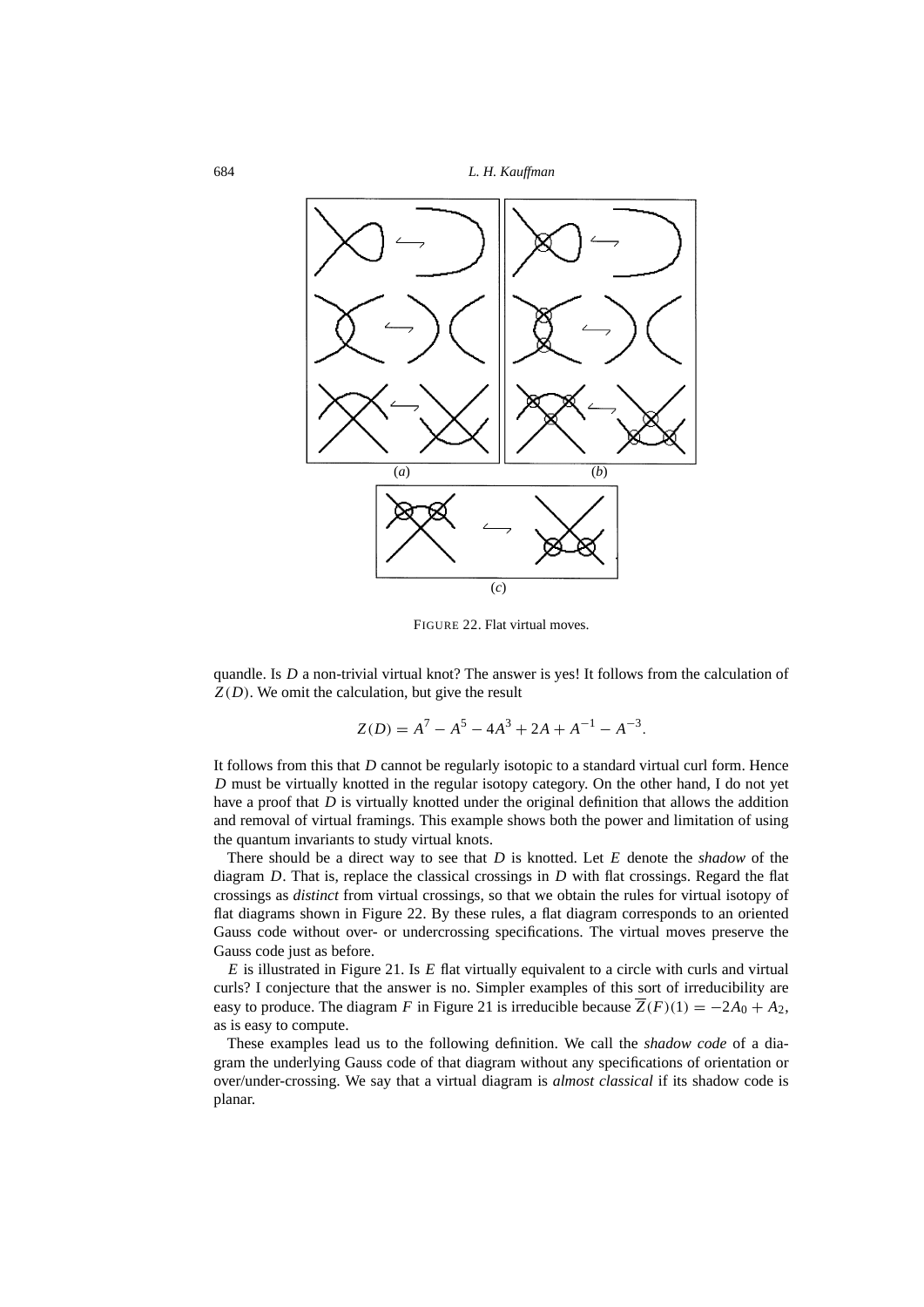

<span id="page-22-1"></span>FIGURE 23. Moves for rigid vertex embeddings.

CONJECTURE. There does not exist a non-trivial almost classical virtual knot with both a trivial fundamental group and trivial Jones polynomial.

## 7. VIRTUAL VASSILIEV INVARIANTS

<span id="page-22-0"></span>We now study embeddings into *R* 3 (Euclidean three-space) of 4-valent graphs up to *rigid vertex isotopy*. In rigid vertex isotopy, one can think of each graphical vertex as a rigid disk. The four graphical edges incident to this vertex are attached to the boundary of the disk at four specific points. In a rigid vertex isotopy, the embedded edges of the graph can be isotoped freely, but the disks must move without deformation in the course of the isotopy. A consequence of this definition [[8\]](#page-28-8) is that the diagrammatic moves shown in Figure [23](#page-22-1) capture rigid vertex isotopy just as the Reidemeister moves capture ambient isotopy. Figure [23](#page-22-1) shows only the move types that are added to the usual list of Reidemeister moves. Two graphs with diagrammatic projections  $G_1$  and  $G_2$  are rigid vertex isotopic if and only if there is a series of moves of this type joining the two diagrams.

In Figure [23](#page-22-1) there is also illustrated the one addition to virtual moves that is needed to complete the move set for rigid vertex isotopy of virtual knotted graphs. In this addition, an arc with consecutive virtual crossings is moved to a new position across a rigid vertex. Here we must make a distinction between the graphical rigid vertices and the virtual vertices in the diagrams. Once this is done, we directly extend discussions of invariants of rigid vertex graphs to invariants of virtual rigid vertex graphs. To see how this is done we will discuss invariants obtained by insertion into the vertices of a graph. We shall always mean the extension to virtual equivalence when we refer to ambient isotopy or to rigid vertex isotopy.

If one replaces each node of a (virtual) rigid vertex graph *G* with a tangle (possibly virtual) to form a virtual link *K*, then any rigid equivalence of *G* induces a corresponding equivalence of *K*. The consequence of this remark is that we can obtain invariants of rigid vertex graphs from any invariant of (virtual) knots and links by taking a systematic choice of tangle insertion. That is, if we have chosen tangle insertions  $T_1, \ldots, T_n$ , let  $\{v_1, \ldots, v_m\}$  denote the set of vertices of *G* and let  $a = (a_1, \ldots, a_m)$  with  $1 \le a_i \le n$  denote a choice of tangle insertion for each vertex of *G*. Then let  $G^a$  denote the result of inserting tangle  $T_{a_i}$  at node *i* in *G*. Suppose that  $R(K)$  is an ambient isotopy invariant of virtual knots and links  $K$ . Then define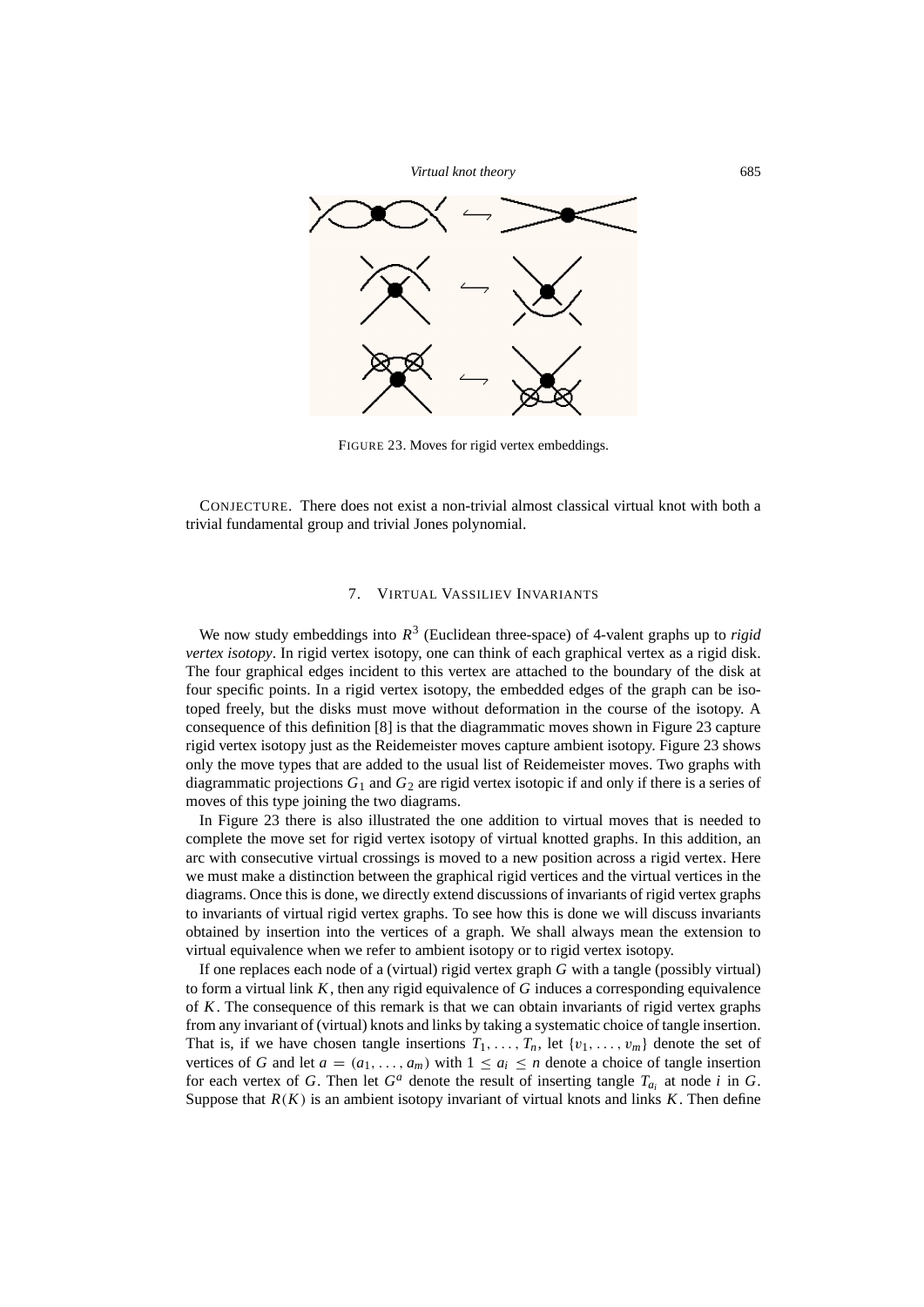

<span id="page-23-0"></span>FIGURE 24. Vassiliev invariant identity.

an extension of *R* to graphical imbeddings by the formula

$$
R(G) = \sum_{a} x_{a_1} \dots x_{a_m} R(G^a),
$$

where  $\{x_j | j = 1, \ldots, m\}$  is a new set of variables (or constants) independent of the variables already present in the invariant *R*. Our discussion shows that  $R(G)$  is an invariant of virtual graph embeddings *G*.

While it is of interest to explore this larger class of induced invariants, we shall restrict ourselves to the generalization of *Vassiliev invariants*. A Vassiliev invariant  $v$  is an invariant of rigid vertex (virtual) 4-valent graphs that satisfies

$$
v(G|*) = v(G|+) - v(G|-),
$$

where (*G*|∗) denotes an oriented graph *G* with a chosen vertex ∗. (*G*|+) denotes the result of replacing the vertex  $*$  with a positive crossing and  $(G|-)$  is the result of replacing it with a negative crossing. See Figure [24](#page-23-0). This is the traditional definition of a Vassiliev invariant and we adopt it verbatim for virtuals.

DEFINITION. Let  $N(G)$  denote the number of vertices in the 4-valent graph  $G$ . A Vassiliev invariant v is said to be of *graphical finite type n* if  $v(G) = 0$  whenever  $N(G) > n$ . Note that this definition says nothing about the number of virtual crossings in the graph *G*.

Useful examples of virtual invariants of graphical finite type are obtained by taking the coefficients of *x <sup>m</sup>* in

$$
F_K(x) = f_K(e^x),
$$

where  $F_K(x)$  is extended to 4-valent graphs by the difference formula

$$
F_K(x)(G|*) = F_K(x)(G|+) - F_K(x)(G|-).
$$

The corresponding formula then holds for the coefficients of  $x^m$  in the power series expansion of  $F_K(x)$ .

LEMMA 10. Let  $F_K(x) = f_K(e^x)$  denote the power series resulting from substitution of  $e^x$ *for the variable A in the Laurent polynomial f<sup>K</sup>* (*A*) *(defined in Section [2\)](#page-0-0). Write this power series in the form*

$$
F_K(x) = \sum_{m=0}^{\infty} v_m(K)x^m.
$$

*Then the numerical invariants*  $v_k(K)$  *are of finite graphical type k.*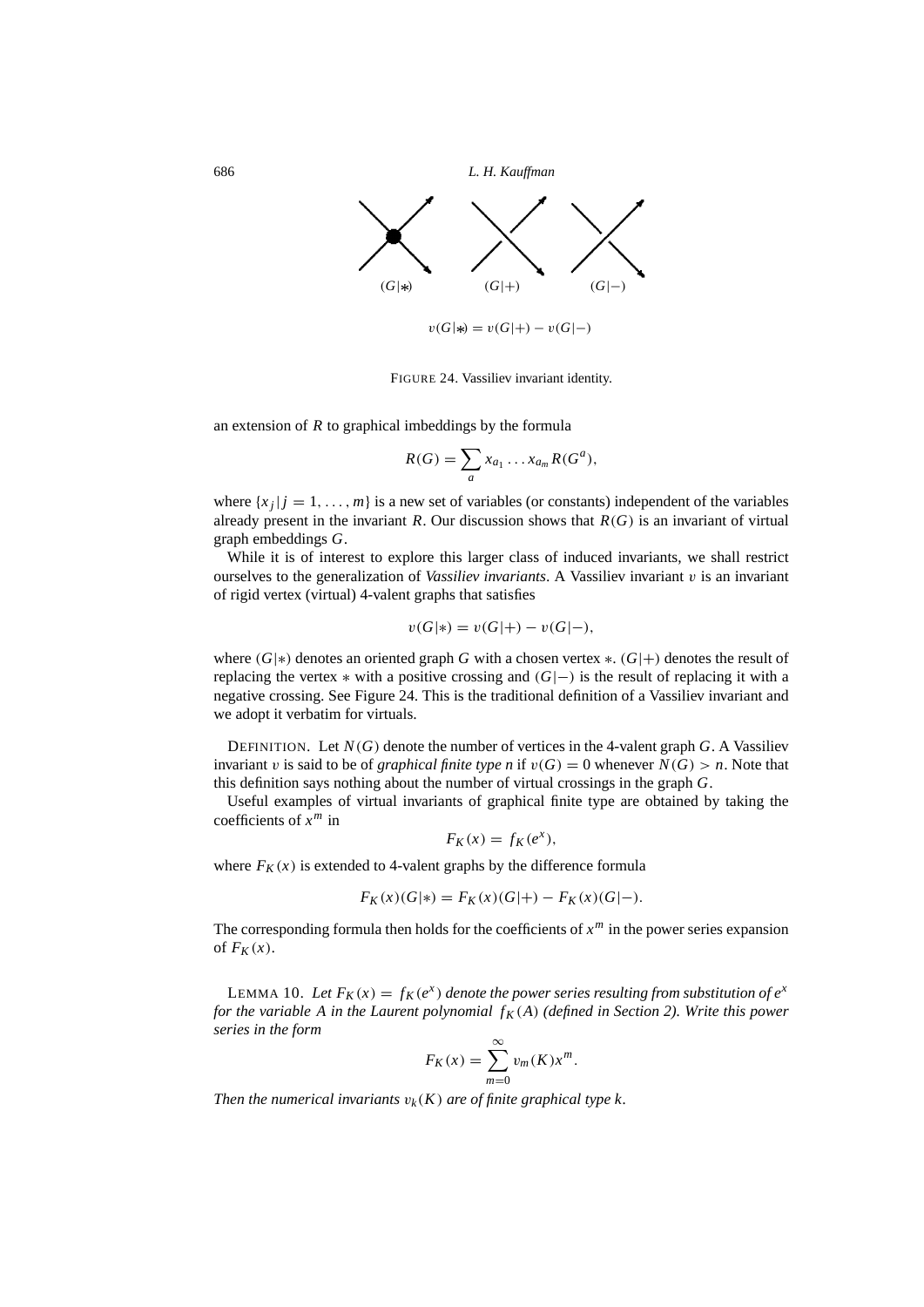PROOF. Recall from Section [5](#page-13-0) that

$$
f_{K_+} = -A^{-2} f_{K_0} - A^{-4} f_{K_{\infty}},
$$
  

$$
f_{K_-} = -A^{+2} f_{K_0} - A^{+4} f_{K_{\infty}}.
$$

It follows that

$$
F_{K_{*}} = F_{K_{+}} - F_{K_{-}}
$$
  
=  $f_{K_{+}}(e^{x}) - f_{K_{-}}(e^{x})$ 

is divisible by *x*. Thus, if *G* has *m* nodes, then  $F_G$  is divisible by  $x^m$ . This implies, for any *G*, that  $v_k(G) = 0$  if  $k < m = N(G)$ . This is exactly the statement that  $v_k$  is of finite graphical type  $k$ .

<span id="page-24-0"></span>**PROPOSITION 11.** Let G be a graph with n vertices so that  $N(G) = n$ , configured as *a virtual diagram in the plane. Let* (*G*|+) *denote the diagram G with a specific crossing of positive type and* (*G*|−) *the diagram identical to G except that the crossing has been switched to one of negative type. Let* (*G*|∗) *denote the result of replacing this crossing by a graphical vertex. Let* v *be a Vassiliev invariant of type*  $n = N(G)$ *. Then*  $v(G|+) = v(G|-)$ *. Thus, a Vassiliev invariant of type n is independent of the settings of the crossings (plus or minus) in a diagram for G.*

PROOF.  $v(G|+) - v(G|-) = v(G|*)$  by the definition of a Vassiliev invariant. But  $v(G|*) =$ 0 since  $(G|*)$  has  $(n + 1)$  vertices and v is of type *n*. This completes the proof.

COROLLARY 12. *If G and* v *are as in Proposition [11](#page-24-0), and G is a classical diagram (free of* virtual crossings), then  $v(G)$  does not depend upon the classical embedding of G in  $R^3$  that *is indicated by the diagram.*

PROOF. This follows directly from the switching independence shown in Proposition [11](#page-24-0).  $\Box$ 

For virtual Vassiliev invariants, one should not expect the analog of this corollary to hold, but in fact it does hold for the virtual Vassiliev invariants induced from  $f_K(A)$ . That is, we shall show that the Vassiliev invariants  $v_n(G)$  in the series  $F_K(x)$  depend only on the chord diagram associated with *G* when *G* is a virtual diagram with *n* graphical nodes. This is the subject of the following subsection.

*7.1. The Vassiliev invariants induced by the Jones polynomial.* We shall use the Vassiliev invariants that arise from the bracket polynomial and the *f* -polynomial. This is equivalent to using the Vassiliev invariants that arise from the Jones polynomial. Let *f* (*A*) be any Laurent polynomial with coefficients as in the formula below

$$
f(A) = c_1 A^{d_1} + c_2 A^{d_2} + \cdots + c_k A^{d_k},
$$

where the degrees are integers arranged so that

$$
d_1 \leq d_2 \leq \cdots d_k.
$$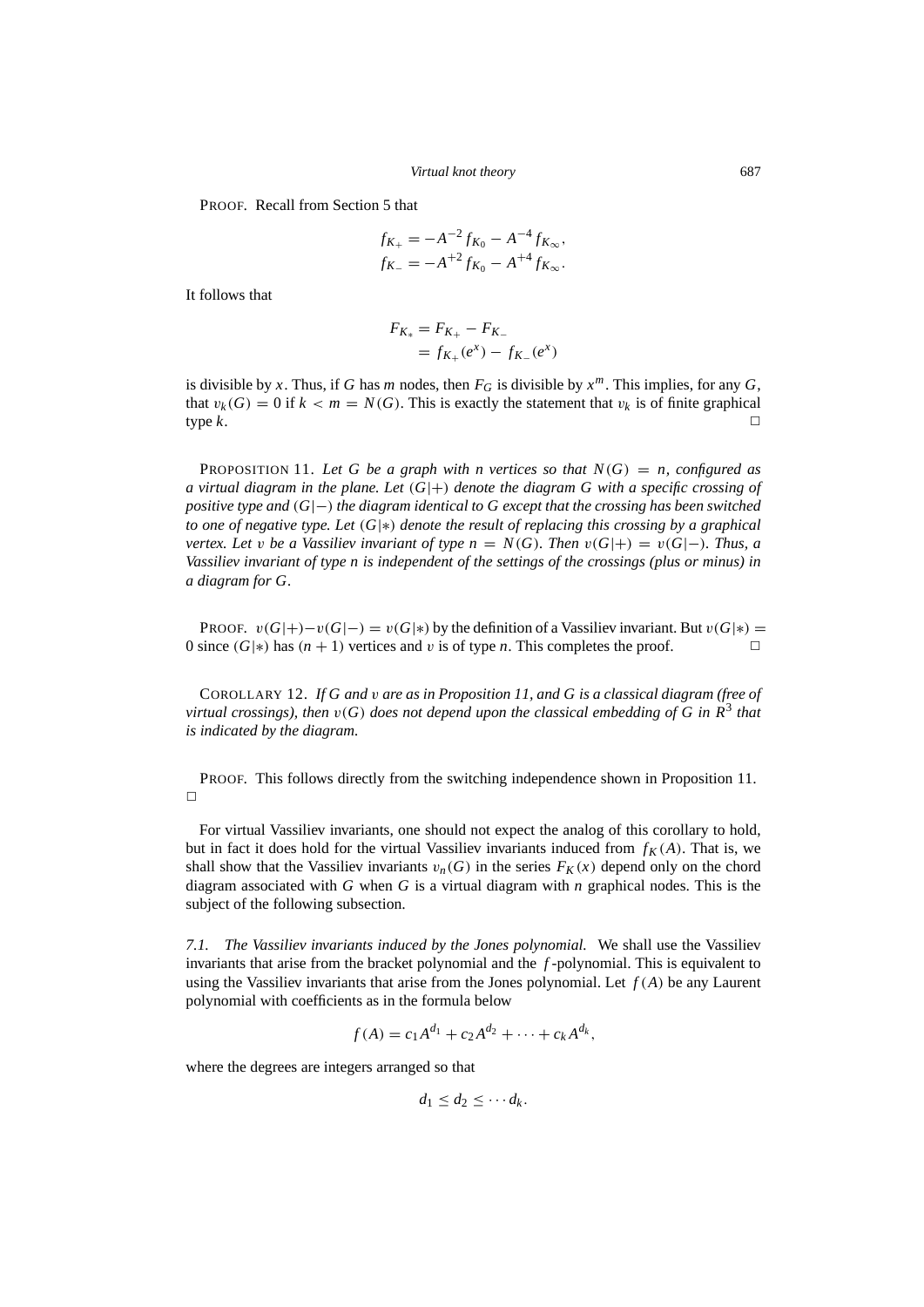Then

$$
f(e^x) = c_1 e^{xd_1} + c_2 e^{xd_2} + \dots + c_k e^{xd_k}
$$
  
= 
$$
\sum_{n=0}^{\infty} (c_1 d_1^n + c_2 d_2^n + \dots + c_k d_k^n) x^n / n!.
$$

Thus, if

$$
F(x) = f(e^x) = \sum_{n=0}^{\infty} v_n x^n,
$$

then

$$
v_n = (c_1d_1^n + c_2d_2^n + \cdots + c_kd_k^n)/n!.
$$

This gives a direct formula for the Vassiliev invariants  $v_n$  associated with  $f$ .

In particular, this gives us a direct method to read off the Vassiliev invariants associated with a given evaluation of the normalized bracket polynomial  $f_K$ . The invariant  $v_n(G)$  is determined by the coefficients of  $f_G(A)$  and the exponents of *A* in this Laurent polynomial.

NOTATIONAL DISCUSSION. Let  $v_n(K)$  denote the *n*th Vassiliev invariant induced from  $f_K(A)$  as described in this section. Let  $G_*, G_+, G_-$  denote a triple of (virtual) graph diagrams that differ at the site of one rigid vertex (denoted ∗) by replacement by either a positive crossing (denoted +) or a negative crossing (denoted  $-$ ). Let  $G_0$  and  $G_\infty$  denote the oriented and unoriented smoothings of this crossing. Note that since we can speak of the evaluation of  $f_{G_{\infty}}(A)$ , it follows that  $v_n$  is defined for diagrams with non-oriented smoothings—one just evaluates the state sum in the usual way with single reverse-oriented loops taking the usual loop value of  $-A^2 - A^{-2}$ .

<span id="page-25-0"></span>THEOREM 13. *With notation as above, the following recursion formula holds for the Vassiliev invariants*  $v_n(G)$ .

$$
v_n(G_*) = \sum_{k=0}^{n-1} c_{n,k}(v_k(G_0) + 2^{n-k}v_k(G_{\infty})),
$$

*where*

$$
(2^{n-k}(1+(-1)^{n-k+1})/(n-k)! = c_{n,k}.
$$

*The value of*  $v_0(K)$  *on a virtual diagram without graphical nodes depends only on the number of components in the diagram, and is independent of the configuration of virtual crossings. Specifically,*

$$
v_0(K) = (-2)^{\mu(K) - 1}
$$

,

*where*  $\mu(K)$  *denotes the number of link components in*  $K$ *.* 

COROLLARY 14. *The Vassiliev invariants*  $v_n(G)$  *in the series*  $F_K(x)$  *depend only on the chord diagram associated with G when G is a virtual diagram with n graphical nodes. Hence, the weight systems for the invariants*  $v_n(G)$  *do not depend upon virtual crossings.* 

PROOF OF COROLLARY 14. This follows directly from Theorem [13](#page-25-0) since the recursion formula in that theorem computes  $v_n(G)$  for a graph *G* with *n* nodes in terms of  $v_0(K)$  for a collection of virtual knots  $\{K\}$ . Since  $v_0$  is independent of virtual crossings, so is  $v_n(G)$ . This completes the proof.  $\Box$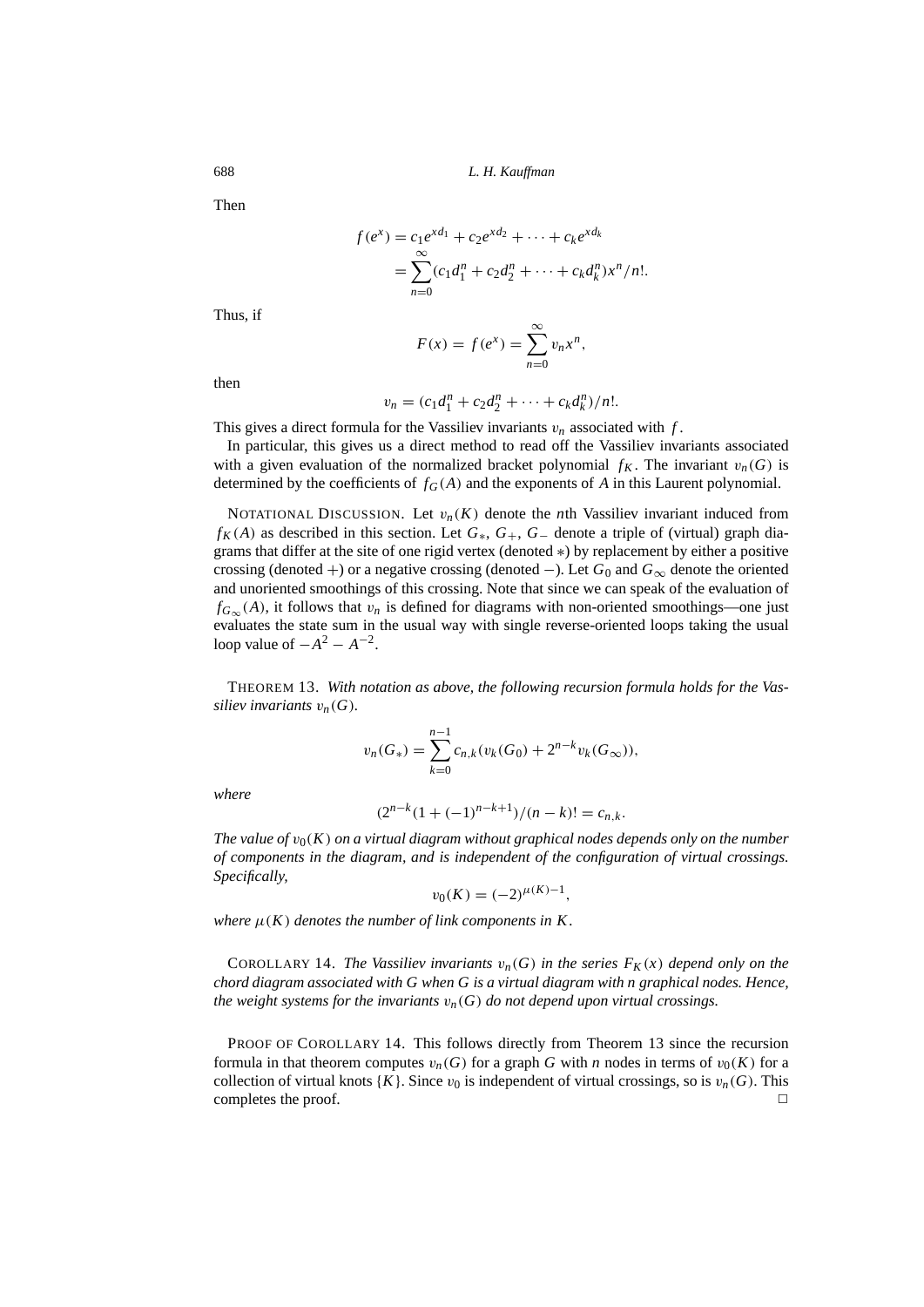PROOF OF THEOREM [13](#page-25-0). Recall from Section [5](#page-13-0) that

$$
f_{G_{+}} = -A^{-2} f_{G_{0}} - A^{-4} f_{G_{\infty}},
$$
  
\n
$$
f_{G_{-}} = -A^{+2} f_{G_{0}} - A^{+4} f_{G_{\infty}}.
$$

Hence,

$$
f_{G_*} = (A^2 - A^{-2}) f_{G_0} + (A^4 - A^{-4}) f_{G_\infty}.
$$

Now suppose that

$$
f_{G_0} = \sum_i a_i A^{n_i}
$$

and that

$$
f_{G_{\infty}} = \sum_{i} b_i A^{m_i}.
$$

Then,

$$
f_{G_*} = \sum_i a_i A^{n_i+2} - a_i A^{n_i-2} + b_i A^{m_i+4} - b_i A^{m_i-4}.
$$

Therefore

$$
v_n(G_*) = (1/n!) \sum_i a_i ((n_i + 2)^n - (n_i - 2)^n) + b_i ((m_i + 4)^n - (m_i - 4)^n).
$$

The first part of Theorem [13](#page-25-0) follows from this formula by a direct application of the binomial theorem. For the second part, note that

$$
v_0(K) = f_K(1) = (-1)^{w(K)} \langle K \rangle(1).
$$

For  $A = 1$ , it is easy to see that the only effect of the matrix model of Section [6](#page-16-0) on the bracket calculation is to multiply it by  $(-1)^{cv(K)}$  where  $cv(K)$  is the number of virtual crossings in *K*. That is,

$$
d\langle K\rangle(1) = (-1)^{cv(K)}Z(K)(1),
$$

where  $Z(K)(1)$  is the matrix model of Section [6](#page-16-0) evaluated at  $A = 1$ .

In this matrix model, there is no difference (at  $A = 1$ ) between the crossings and the virtual crossings. They are both algebraically crossed Kronecker deltas. Consequently,  $Z(K)$  =  $Z(K')$  where  $K'$  is the same diagram as  $K$  with all the virtual crossings replaced by (flat) classical crossings. Then it follows from the regular isotopy invariance of *Z* that  $Z(K')(1) =$  $(-2)^{\mu(K)}(-1)^{c(K')}$  where  $c(K')$  is the total number of crossings in *K*'. Note that the value of  $d = -2$  when  $A = 1$ . Hence

$$
v_0(K) = (-1)^{w(K)} (-1)^{cv(K)} (-1)^{c(K')} (-2)^{\mu(K)-1}.
$$

Now we know that  $w(K) + cv(K)$  is congruent modulo 2 to  $c(K')$ . Therefore

$$
v_0(K)=(-2)^{\mu(K)-1}.
$$

This completes the proof of the theorem.  $\Box$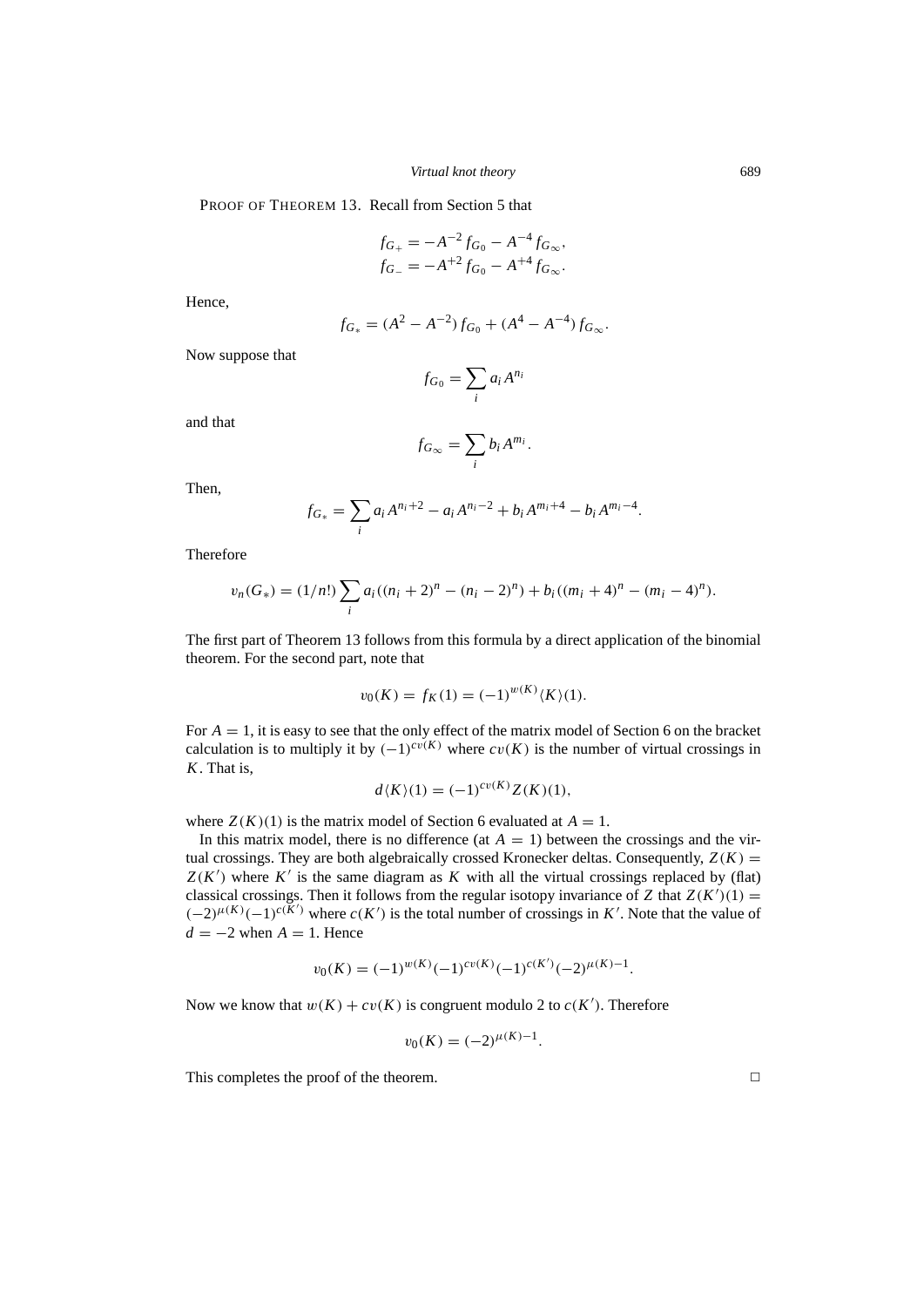

<span id="page-27-1"></span>FIGURE 25.  $v_2$  dependence.

REMARK. An example for this theorem is that  $v_2$  gives the value −48 for both of the graphs shown in Figure [25](#page-27-1). Each graph has two graphical nodes. One graph represents a virtual diagram inequivalent to any embedding of the other. The invariants  $v_n(G)$  themselves depend on virtual crossings for the graphs with less than *n* nodes. In fact, in these intermediate ranges, there is a dependency on infinitely many virtual diagrams, so that these invariants are no longer as 'finite' as the classical Vassiliev invariants. In [\[9](#page-28-5)] there is formulated a more restrictive notion of finite-type virtual invariants. Our  $v_2$  from the Jones polynomial is a first example of a finite-graphical-type invariant that is outside the scheme proposed by Goussarov, Polyak and Viro. More work needs to be done to have a complete theory of virtual Vassiliev invariants.

#### 8. DISCUSSION

<span id="page-27-0"></span>This completes our introduction to virtual knot theory. There is much that begs for further investigation. We leave the following topics for sequels to this paper: the Alexander polynomial (there are a diversity of definitions that differ on virtual knots), virtual braids, virtual three-manifolds, Vassiliev invariants induced from quantum link invariants, more general structure of Vassiliev invariants.

It should be remarked that the usual argument that induces Vassiliev invariants from quantum link invariants produces virtual Vassiliev invariants from our natural extension of quantum link invariants. Of course, we have to handle the virtual framing for these cases as was discussed in Section [6](#page-16-0). The matter of the virtual framing needs further thought since introducing it means that we are no longer just considering abstract Gauss codes.

For general Vassiliev invariants, it is worth comparing our results with those of Goussarov, Polyak and Viro [[9\]](#page-28-5). The general notion of finite graphical type given here and their notion of finite type suggest a unification not yet fully perceived.

Virtual braids is a subject very close to the 'welded braids' of Fenn, Rimanyi and Rourke [[10](#page-28-9)]. In fact, their welded braids are a quotient of the category of virtual braids that are defined through our approach. I am indebted to Tom Imbo for pointing out this connection. This topic will be the subject of a separate paper.

This work began with an attempt to understand the Jones polynomial for classical knots by generalizing that category. I hope that these considerations will lead to deeper insight into the Jones polynomial and its relationship with the fundamental group and quandle of a classical knot.